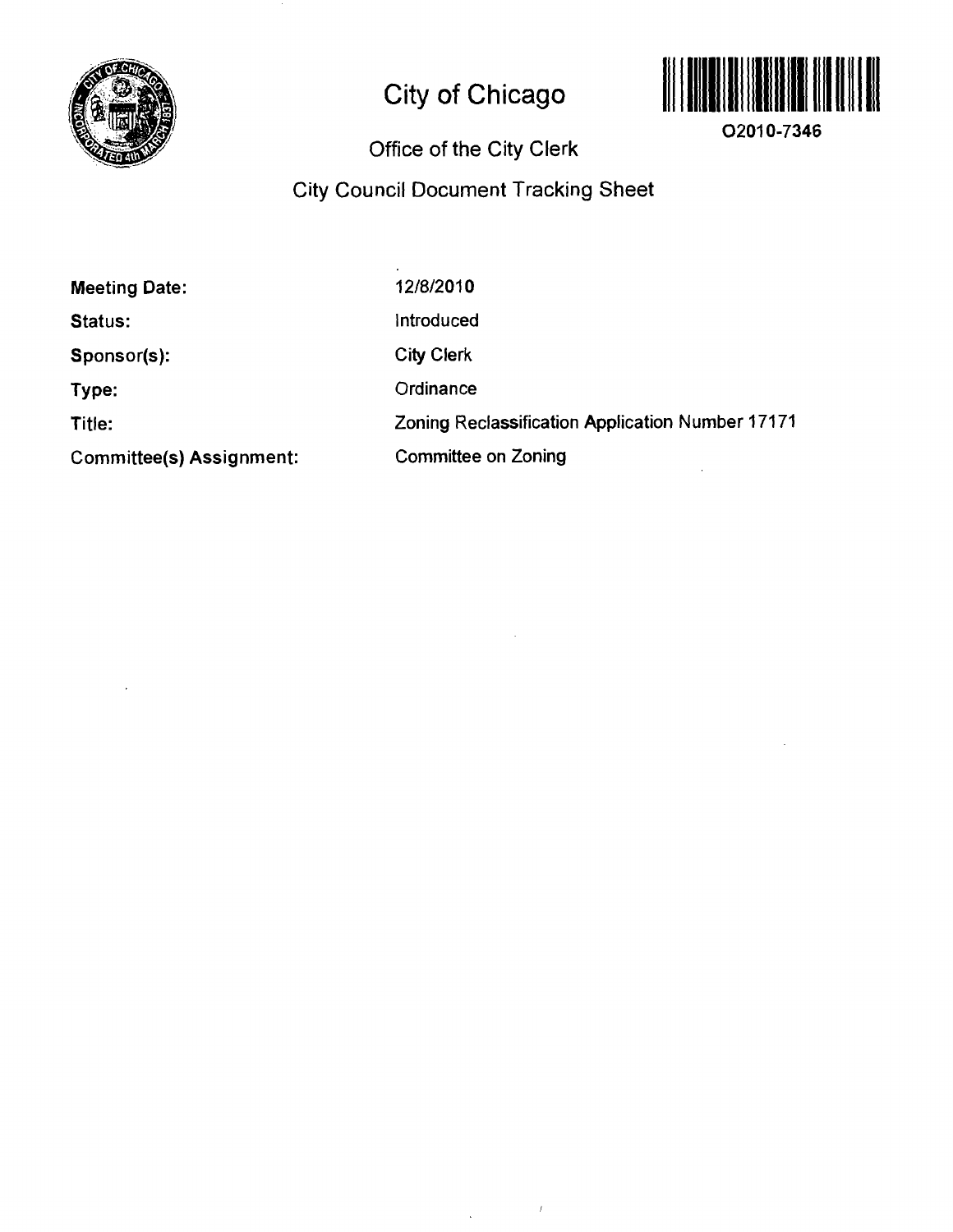$47171$ 

# CITY OF CHICAGO

# APPLICATION FOR AN AMENDMENT TO THE CHICAGO ZONING ORDINANCE

#### ADDRESS of the property Applicant is seeking to rezone:  $1.$

 $\hat{\mathbf{v}}$ 

|    |                                                                                                                                                                                                                                                                              | 1042 W Wrightwood 2008 2009 2009 2009 2010 2020 2021 2022 2023 2024 2022 2023 2024 2022 2023 2024 2022 2023 20 |  |              |
|----|------------------------------------------------------------------------------------------------------------------------------------------------------------------------------------------------------------------------------------------------------------------------------|----------------------------------------------------------------------------------------------------------------|--|--------------|
| 2. | Ward Number that property is located in: $32^{nd}$ 32 <sup>nd</sup>                                                                                                                                                                                                          |                                                                                                                |  | $\mathbf{r}$ |
| 3. | APPLICANT 1042 W Wrightwood LLC                                                                                                                                                                                                                                              |                                                                                                                |  |              |
|    | ADDRESS 11620 W 139 <sup>th</sup> Street 11620 W 139 <sup>th</sup> Street                                                                                                                                                                                                    |                                                                                                                |  |              |
|    | CITY Oriand Park STATE Illinois ZIP CODE 60467                                                                                                                                                                                                                               |                                                                                                                |  |              |
|    | PHONE 708-514-0990 CONTACT PERSON Scott Bates                                                                                                                                                                                                                                |                                                                                                                |  |              |
| 4. | Is the Applicant the owner of the property? YES $X$ NO $\sim$ NO If the<br>Applicant is not the owner of the property, please provide the following information<br>regarding the owner and attach written authorization from the owner allowing the<br>applicant to proceed. |                                                                                                                |  |              |
|    |                                                                                                                                                                                                                                                                              |                                                                                                                |  |              |
|    | ADDRESS                                                                                                                                                                                                                                                                      |                                                                                                                |  |              |
|    | $CITY$ $\qquad \qquad \cdot$ STATE $\qquad \qquad \text{ZIP CODE}$                                                                                                                                                                                                           |                                                                                                                |  |              |
|    | PHONE CONTACT PERSON                                                                                                                                                                                                                                                         |                                                                                                                |  |              |
| 5. | If the Applicant/Owner of the property has obtained a lawyer as their representative for<br>the rezoning, please provide the following information:                                                                                                                          |                                                                                                                |  |              |
|    | ATTORNEY Thomas S. Moore                                                                                                                                                                                                                                                     |                                                                                                                |  |              |
|    | ADDRESS 111 W Washington Suite 1100 CITY Chicago                                                                                                                                                                                                                             |                                                                                                                |  |              |
|    | CITY Chicago STATE 1L ZIP CODE 60602                                                                                                                                                                                                                                         |                                                                                                                |  |              |
|    | PHONE 312-251-1500 FAX 312-251-1500                                                                                                                                                                                                                                          |                                                                                                                |  |              |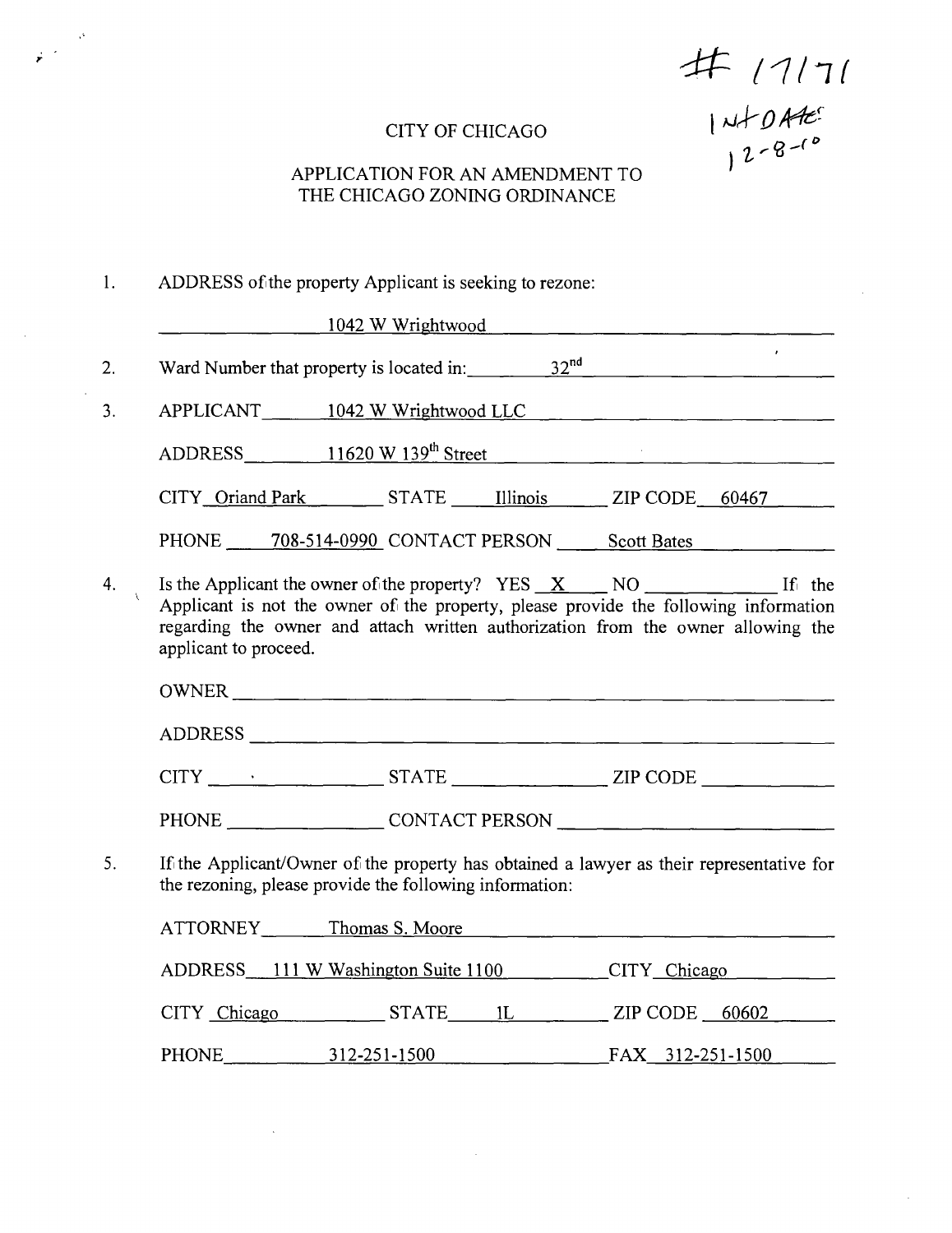#### **ORDINANCE**

#### BE IT ORDAINED BY THE CITY COUNCIL OF THE CITY OF CHICAGO:

SECTION 1. Title 17 of the Municipal Code of Chicago, the Chicago Zoning Ordinance, is hereby amended by changing all of the RT4 Residential Two-Flat, Townhouse and Multi-Unit District symbols and indications as shown on Map No. 7-G in area bound by

A line 150 feet East of and parallel to North Seminary Avenue, the alley next North and parallel to West Wrightwood Avenue, a line 175 feet East of and parallel to North Seminary Avenue, West Wrightwood Avenue.

to those of a RM4.5 Residential Multi-Unit District.

SECTION 2. This ordinance takes effect after its passage and approval.

Common Address of Property: 1042 W Wrightwood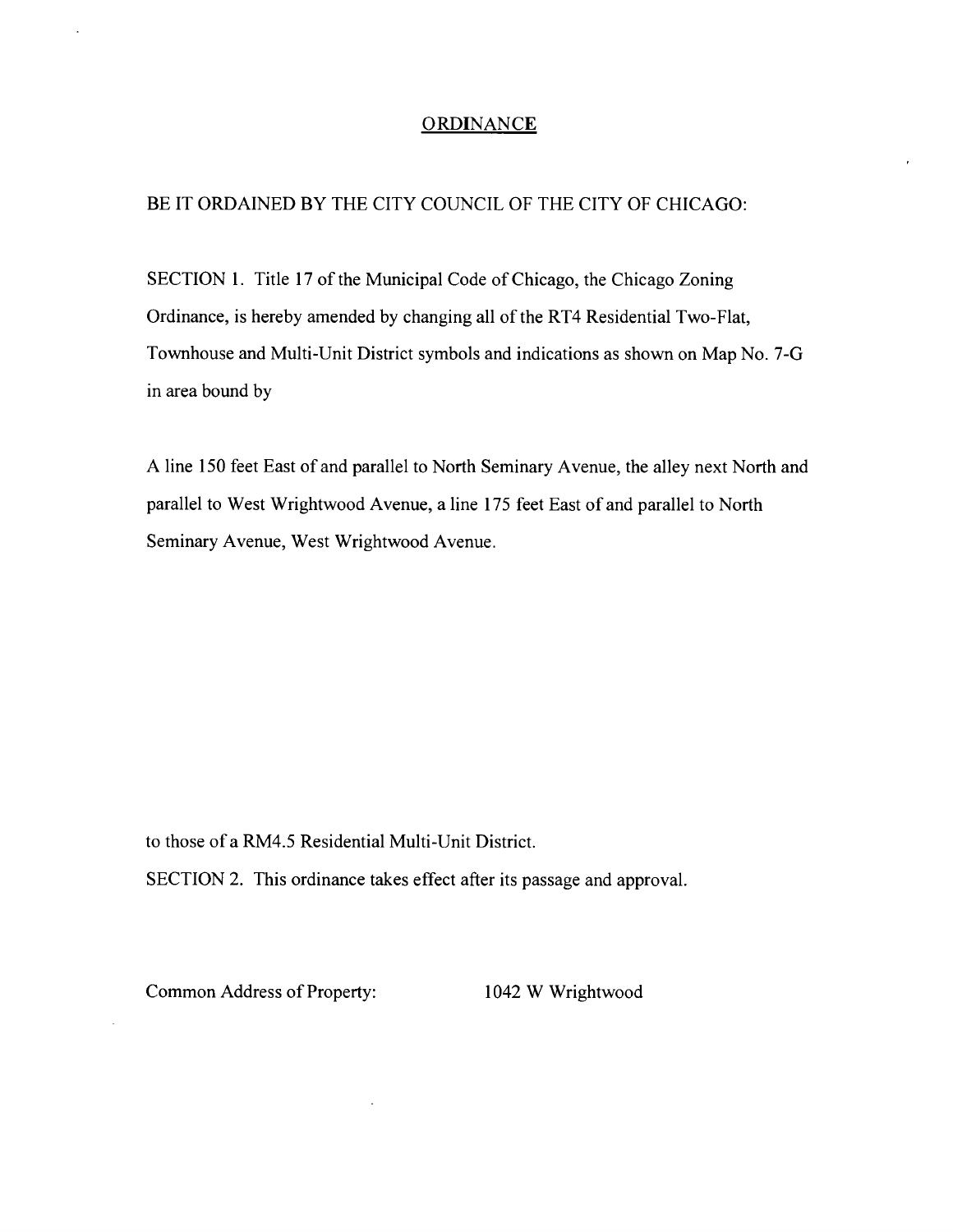6. If the apphcant is a legal entity (Corporation, LLC, Partnership, Etc.) please provide the names of all owners as disclosed on the Economic Disclosure Statements.

| Lizeth Bates<br><u> 1989 - John Harry Harry Harry Harry Harry Harry Harry Harry Harry Harry Harry Harry Harry Harry Harry Harry H</u>                                          |
|--------------------------------------------------------------------------------------------------------------------------------------------------------------------------------|
|                                                                                                                                                                                |
|                                                                                                                                                                                |
|                                                                                                                                                                                |
|                                                                                                                                                                                |
| On what date did the owner acquire legal title to the subject property?<br>6/30/2009                                                                                           |
| Has the present owner previously rezoned this property? If Yes, when?<br>No                                                                                                    |
|                                                                                                                                                                                |
| Present Zoning District RT4 Proposed Zoning District RM4.5                                                                                                                     |
| Lot size in square feet (or dimensions?) $25.0 \times 125.00$                                                                                                                  |
| Current Use of the property 3 residential condominium units.                                                                                                                   |
| Reason for rezoning the subject property: The building as currently built exceeds the                                                                                          |
| allowable floor area for a RT4, the applicant will submit as built plans which will be                                                                                         |
| within the allowed floor area for an RM4.5.                                                                                                                                    |
| Describe the proposed use of the property after the rezoning. Indicate the number of<br>dwelling units; number of parking spaces; approximate square footage of any commercial |
| space; and height of the proposed building. (BE SPECIFIC)                                                                                                                      |
| 3 Residential condominium units with 3 parking spaces, no commercial space, 38 ft. high                                                                                        |

14. On May 14<sup>th</sup>, 2007, the Chicago City Council passed the affordable Requirements Ordinance (ARO) that requires on-site affordable housing units or a financial contribution if residential housing projects receive a zoning change under certain circumstances. Based on the lot size of the project in question and the proposed zoning classification, is this project subject to the Affordable Requirements Ordinance? (See Fact Sheet for more information).

*YES NO \_X*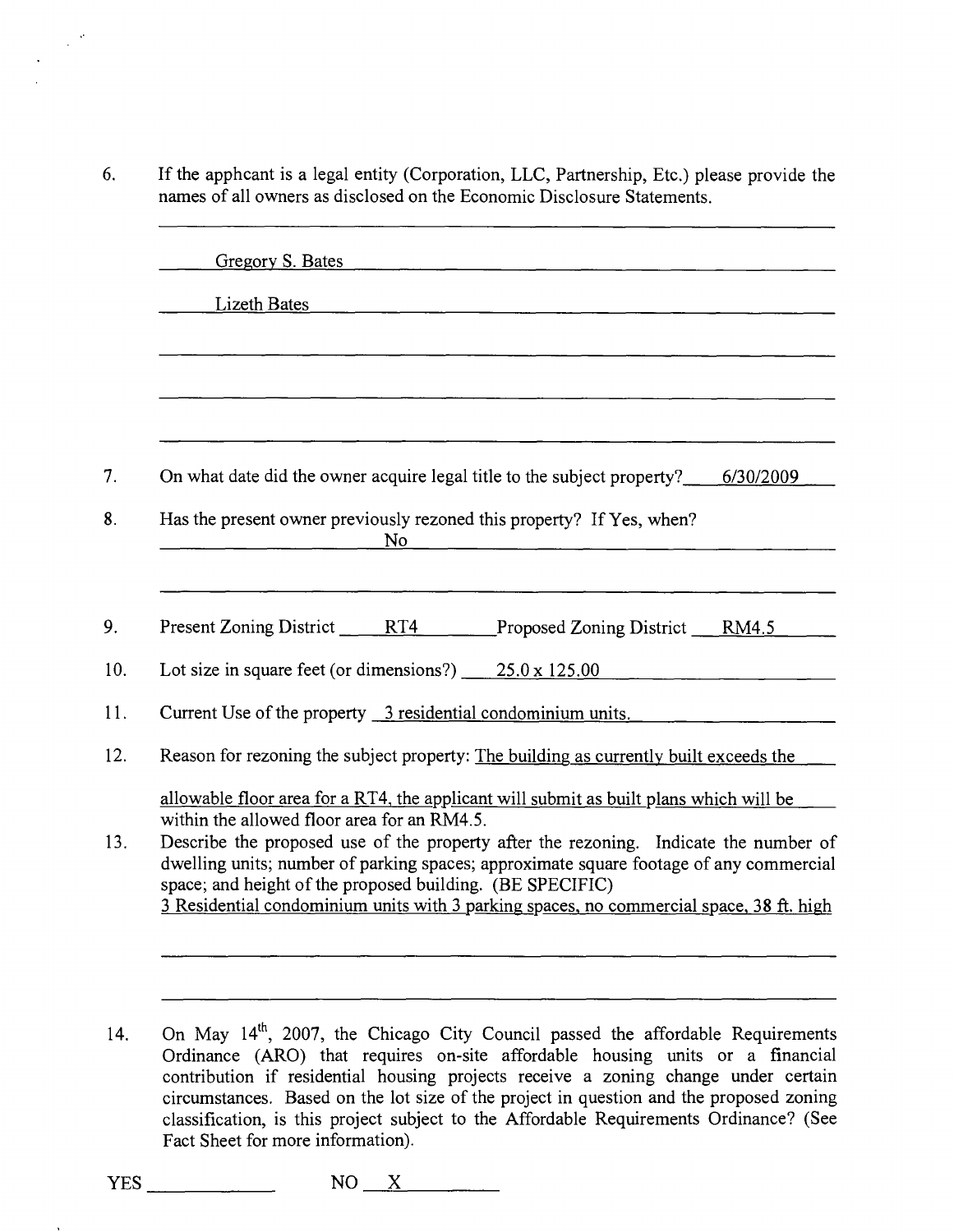# COUNTY OF COOK STATE OF ILLINOIS

Gregory S. Bates \_\_\_\_\_\_\_, being first duly swom on oath, states that all of the above statements and the statements contained in the documents submitted herewith are true and correct.

Signature of Applicant

Subscribed and Sworn to before me this  $16$ <sup>th</sup> day of *Uoven ber*, 20 $\varpi$ .

Heather Hasenmil

Notary Public

<u>aaaaaaaaaaaaaaa</u> OFFiCIAL SEAL HEATHER HASENMILLER NOTARY PUBLIC - STATE OF ILLINOIS MY COMMISSION EXPIRES: 11/13/11

**For Office Use Only** 

Date of Introduction:

File Number:

Ward: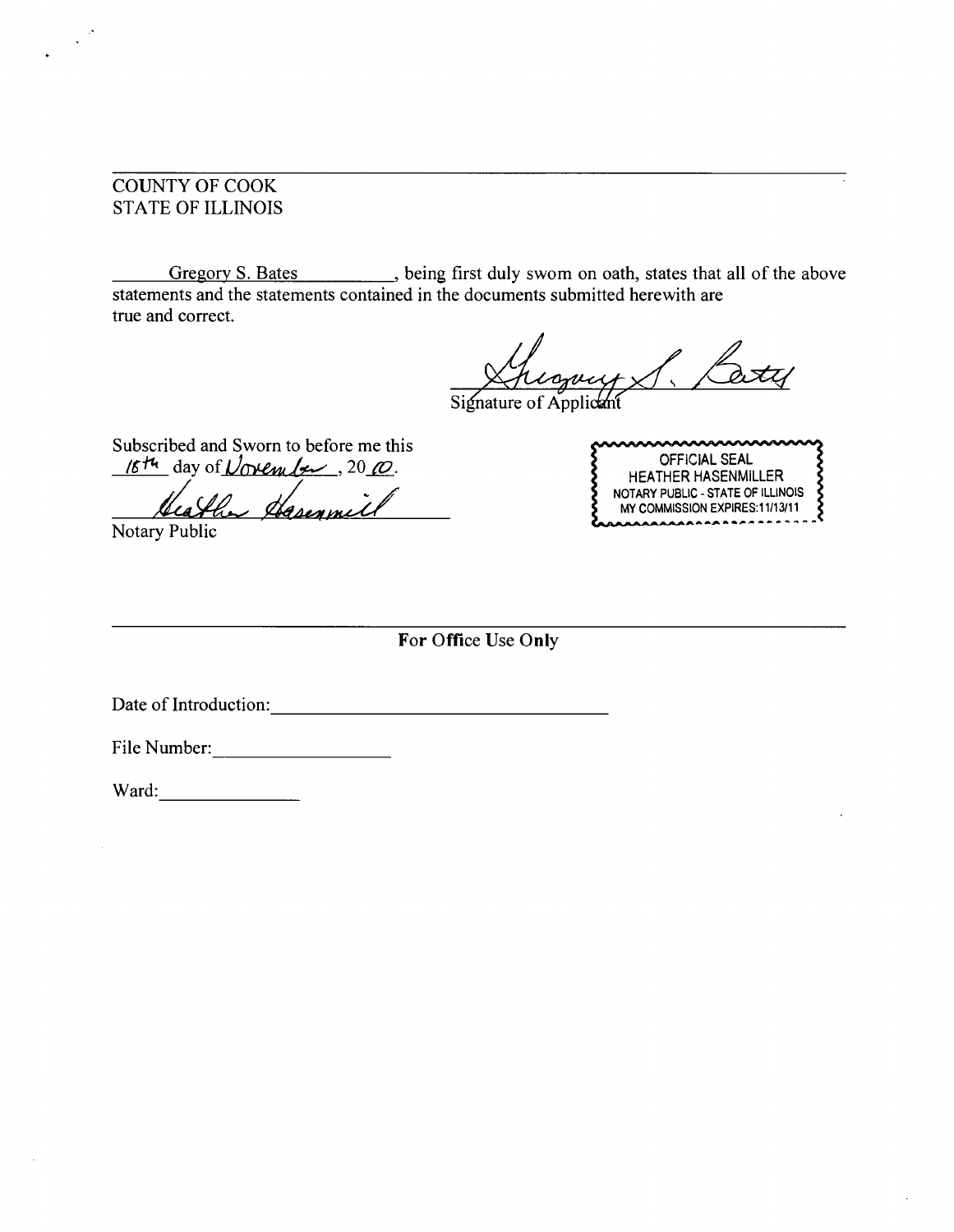### "WRITTEN NOTICE" FORM OF AFFIDAVIT (Secfion 17-13-0107)

November 29, 2010

Honorable Daniel Solis Chairman, Committee on Zoning 121 North LaSalle Street Room 304, City Hall Chicago, Illinois 60602

The undersigned, Thomas S. Moore that the set of the set of the understanding the understanding the method of the set of the understanding the unit of the understanding the unit of the unit of the unit of the unit of the u swom on oath, deposes and says the following:

The undersigned certifies that he has complied with the requirements of Sec. 17-13-0107, of the Chicago Zoning Ordinance, by sending written notice to such owners who appear to be the owners of the property within the subject area not solely owned by the applicant, and to the owners of all property within 250 feet in each direction of the lot line of the subject property, exclusive of public roads, streets, alleys and other public ways, or a total distance limited to 400 feet. Said "written notice" was sent by First Class U.S. Mail, no more than 30 days before filing the application.

The undersigned certifies that the notice contained the address of the property sought to be rezoned; a statement of the intended use of the property; the name and address of the applicant; the name and address of the owner; and a statement that the applicant intends to file the application for a change in zoning on approximately November 29, 2010.

The undersigned certifies that the applicant has made and bona fide effort to determine the addresses of the parties to be nofified under Section 17-13-0107 of the Chicago Zoning Ordinance, and that the accompanying list of names and addresses of surrounding property owners within 250 feet of the subject site is a complete list containing the names and addresses of the people required to be served.

Themas S Moore uon

Subscribed and Swom to *defore* me this  $297$  day of *Courtmbr*, 2000

Notary Public W:\FORMS\Zoning Fonns\Zoning Change\FormAff 11.9-3.1.wpd

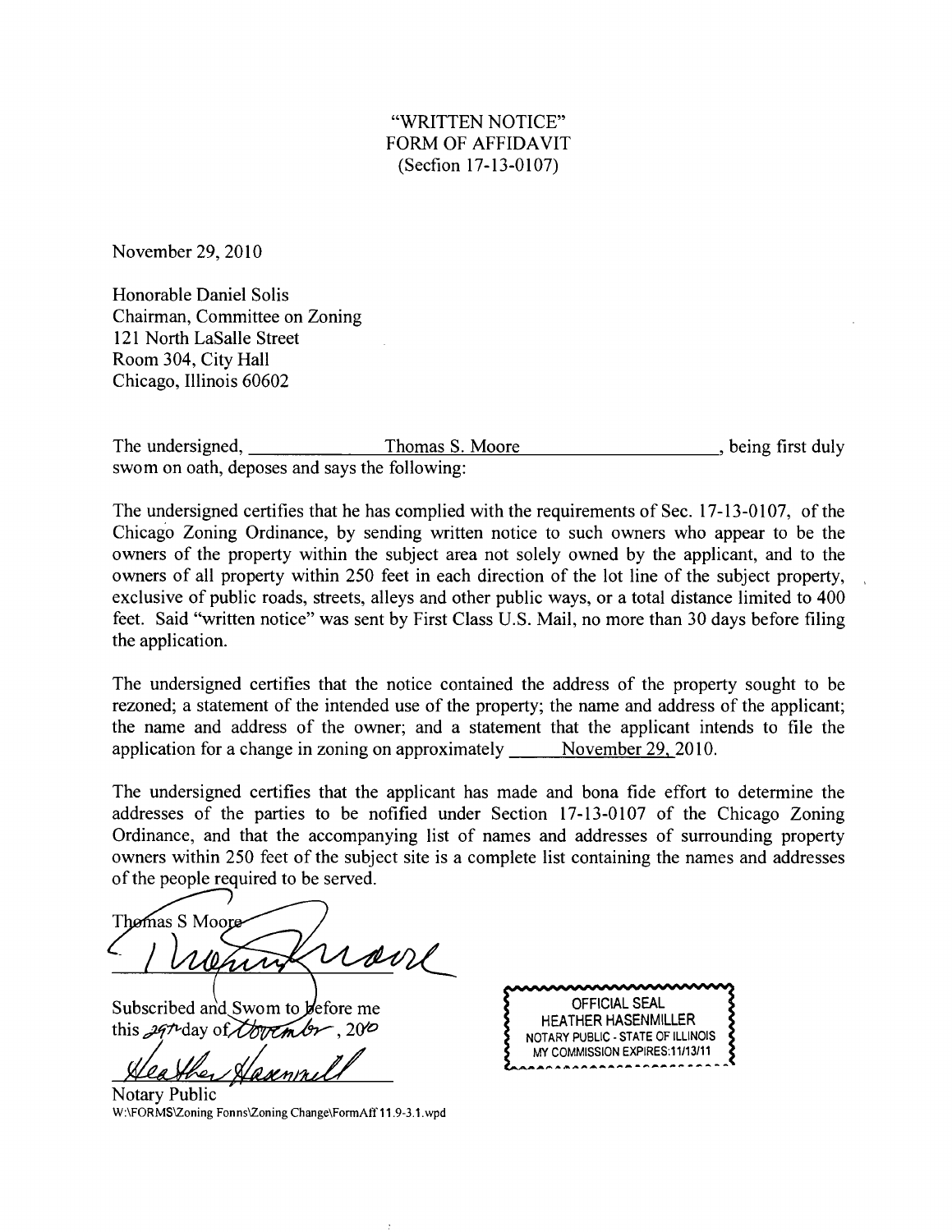ANDERSON & MOORE, P,C.

ATTORNEYS AT LAW

111 WEST WASHINGTON STREET. SUITE 1100 CHILAGO, ILLINOIS 00602

THOMAS S. MOORE<br>
THOMAS S. MOORE<br>
TANE F. ANDERSON<br>
TANE F. ANDERSON FACSIMIEE (312) 251-1500

November 29, 2010

To Property Owner or Resident:

In accordance with requirements for an Amendment to the Chicago Zoning Ordinance, specifically Section 17-13-0107, please be informed that on or about November 29, 2010, the undersigned will tile an application for a change in zoning from RT4 to RM4.5 on behalf of 1042 W Wrightwood LLC for the property located at 1042 W Wrightwood.

While substantially complete, the constmction of this three unit residential building has been stopped while the applicant corrects a zoning problem caused by the building being over built. The applicant seeks to submit plans and obtain permits to correctly reflect the building as built. The floor area of the building as built exceeds that allowed in an RT4 Zoning District, but will conform to the RM4.5 Zoning District. The building will remain a three unit residential building, the same size as it is now. The applicant has agreed to apply to retum to the RT4 Zoning District as soon as he can obtain proper permits.

The owner of the property is 1042 W Wrightwood LLC whose business address is 11260 W !39<sup>th</sup> Street; Oriand Park, IL 60467. You can reach Scott Bates at 708-514-0990 if you have any questions.

I am the attomey for the applicant and can be reached at the above number if you have any quesfions.

Please note the applicant is not seeking to rezone or purchase your property. The applicant is required by law to send this notice because you own property within 250 feet of the property to be rezoned.

Sincerety Trebar Thomas S. Moore

TSM:hah W.\FORMS\Zoning Forms\Zoning Change\NeighborLtr.wpd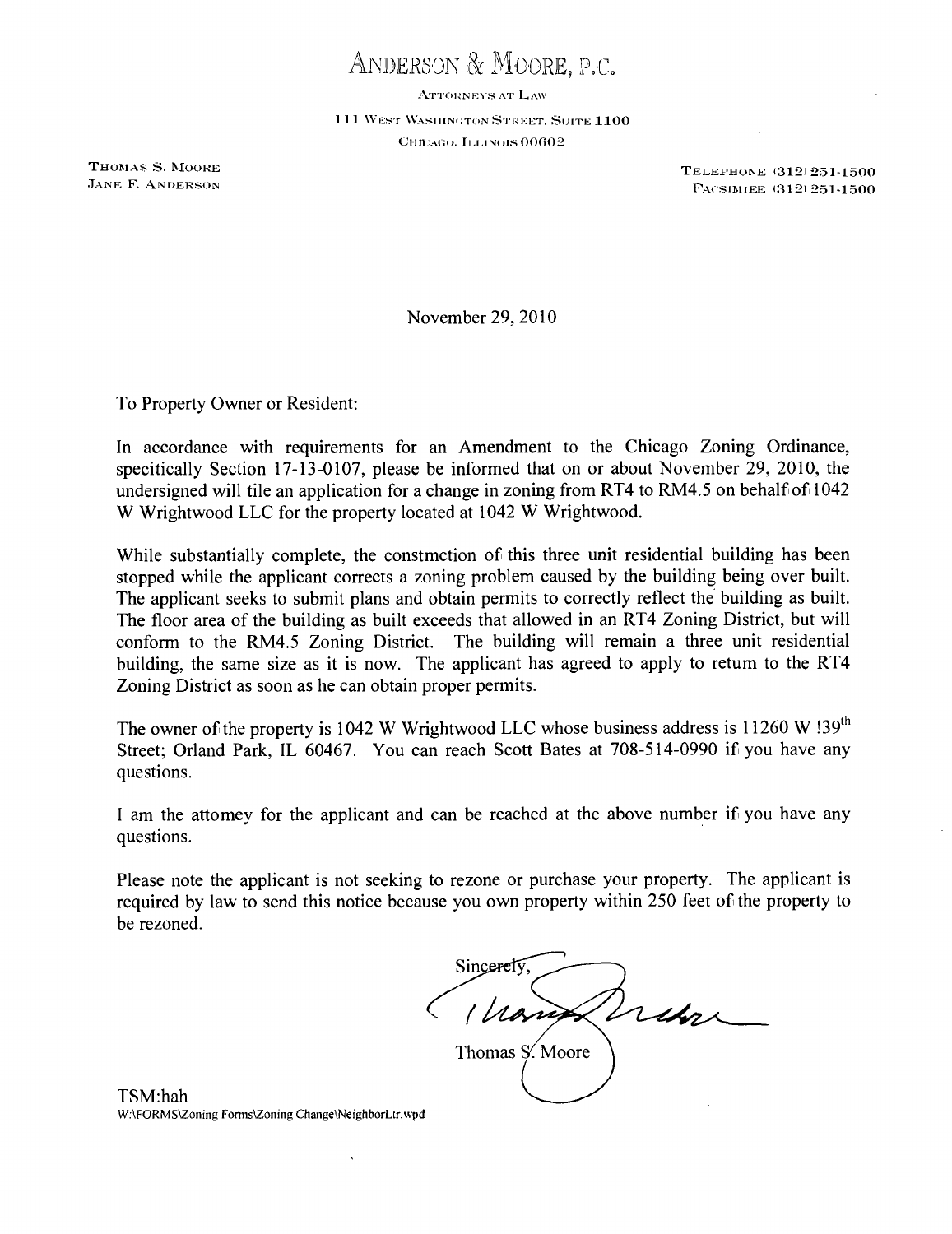### **CITY OF CfflCAGO ECONOMIC DISCLOSURE STATEMENT AND AFFIDAVIT**

### **SECTION I -GENERAL INFORMATION**

A. Legal name of Disclosing Party submitting this EDS. Include d/b/a/ if applicable:

1042 W Wrightwood LLC

**Check ONE of the following three boxes:** 

Indicate whether Disclosing Party submitting this EDS is:

1. [X] the Applicant

OR

2. [ ] a legal entity holding a direct or indirect interest in the Applicant. State the legal name of the Applicant in which Disclosing Party holds an interest:

OR

3. [ ] a specified legal entity with a right of control (see Secfion II.B. 1 .b) State the legal name of the entity in which Disclosing Party holds a right of control:

B. Business address of Disclosing Party: 11620 W 139<sup>th</sup> Street Oriand Park, IL 60467

C. Telephone:  $\qquad \qquad$  708-514-0990 Fax:  $\qquad \qquad$  Fax: Email

D. Name of contact person: Scott Bates

E. Federal Employer Identification No. (if you have one):

F. Brief description of contract, transition or other undertaking (referred to below as the "Matter") to which this EDS pertains. (Include project number and location of property, if applicable):

# Zoning Change-1042 W Wrightwood

G. Which City agency or department is requesting this EDS? Zoning/Planning

If the Matter is a contract being handled by the City's Department of Procurement Services, please complete the following:

Specification # and Contract #

Ver. 11-01-05 Page 1 of 13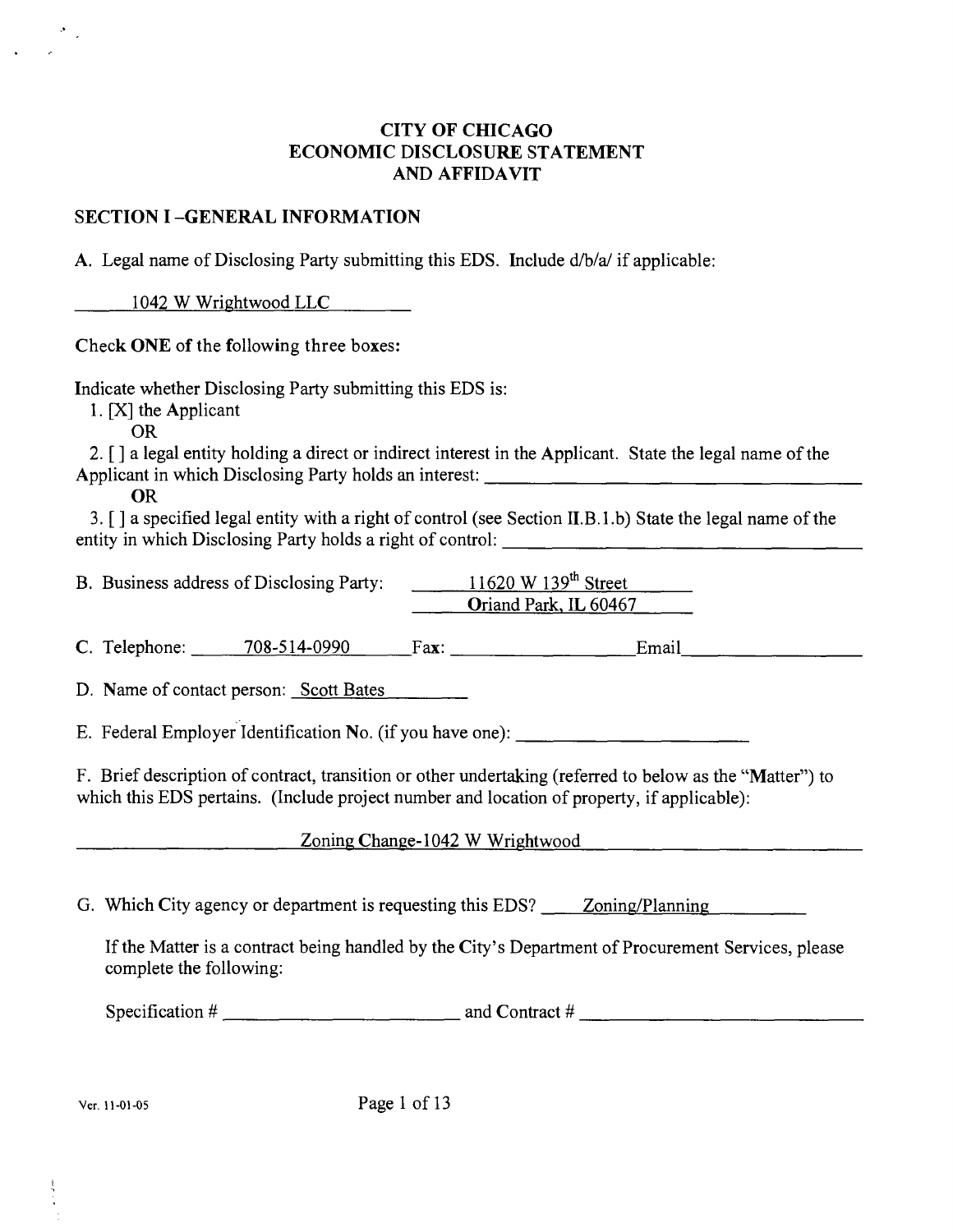# **SECTION II - DISCLOSURE OF OWNERSfflP INTERESTS**

# A. NATURE OF DISCLOSING PARTY

| 1. Indicate the nature of the Disclosing Party: |                                                          |
|-------------------------------------------------|----------------------------------------------------------|
| [] Person                                       | $[X]$ Limited liability company*                         |
| [] Publicly registered business corporation     | [] Limited liability partnership*                        |
| [] Privately held business corporation          | $\lceil \cdot \rceil$ Joint venture*                     |
| [] Sole proprietorship                          | [] Not-for-profit corporation                            |
| [] General partnership*                         | (Is the not-for-profit corporation also a $501(c)(3)$ )? |
| [] Limited partnership*                         | $\lceil \cdot \rceil$ Yes<br>[ ] No                      |
| $\lceil \cdot \rceil$ Trust                     | $\lceil$ 1 Other (please specify)                        |
|                                                 |                                                          |

\*Note B.l.b below

2. For legal entities, the state (or foreign country) of incorporation or organization, if applicable:

Illinois

3. For legal entities not organized in the State of Illinois: Has the organization registered to do business in the State of Illinois as a foreign enfity?

 $[ ]$  Yes  $[ ]$  No  $[$   $[$   $]$  N/A

# B. IF THE DISCLOSING PARTY IS A LEGAL ENTITY:

1 .a. List below the full names and title of all executive officers and all directors of the entity. For not-for-profit corporations, also list below all members, if any, which are legal entities. If there are no such members, write "no members." For trusts, estates or other similar entities, list below the legal titleholder(s).

| Name                | Title  |  |
|---------------------|--------|--|
| Gregory S. Bates    | Member |  |
|                     |        |  |
| <b>Lizeth Bates</b> | Member |  |
|                     |        |  |
|                     |        |  |
|                     |        |  |

1 .b. If you checked "General partnership," "Limited partnership," "Limited liability company," "Limited liability partnership" or "Joint venture" in response to Item A.1. above (Nature of Disclosing Party), list below the name and title of each general partner, managing member, manager or any other person or entity that controls the day-to-day management of the Disclosing Party. NOTE: Each legal entity listed below must submit an EDS on its own behalf.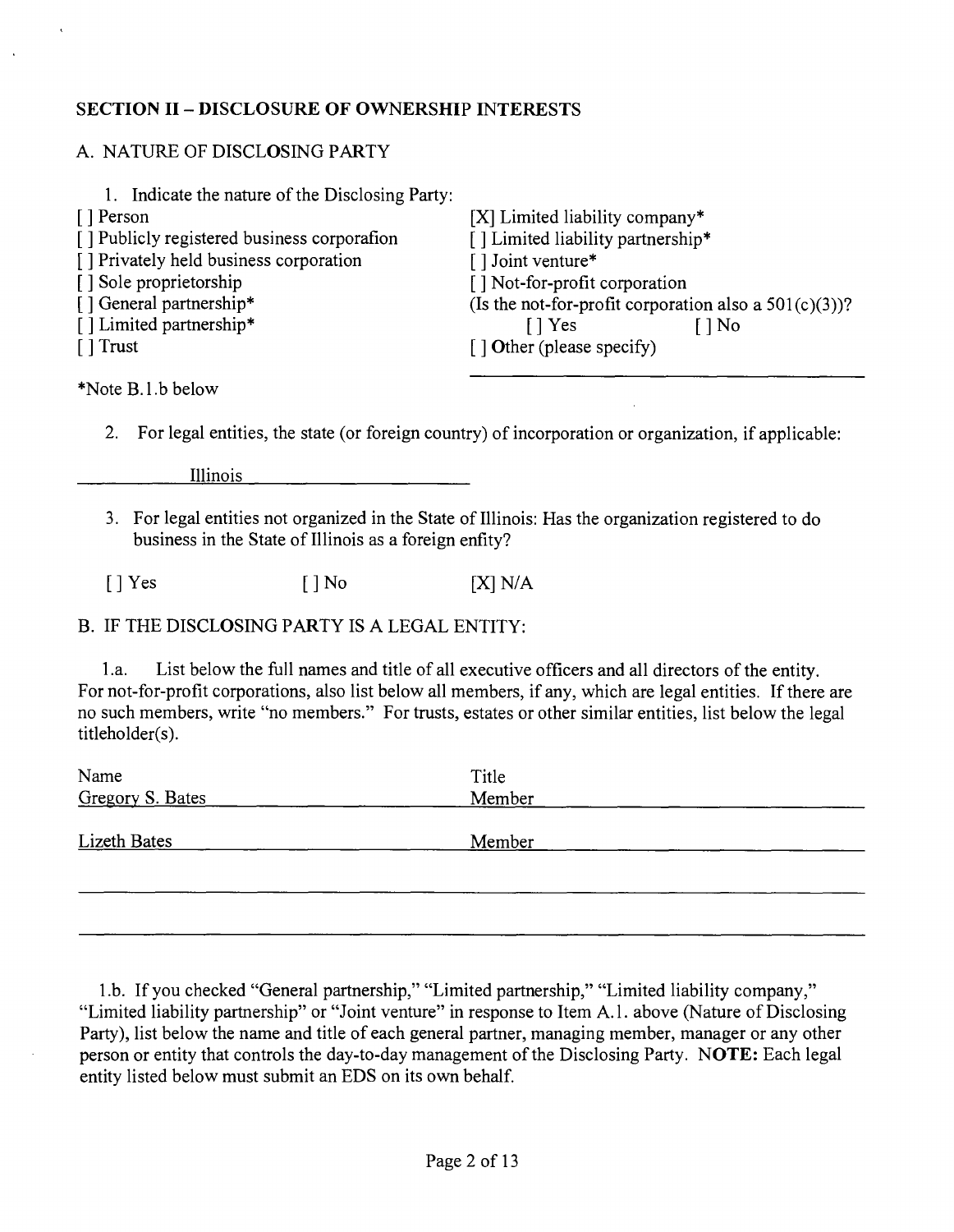| Name                | Tifie  |  |
|---------------------|--------|--|
| Gregory S. Bates    | Member |  |
| <b>Lizeth Bates</b> | Member |  |

2. Please provide the following information conceming each person or entity having a direct or indirect beneficial interest (including ownership) in excess of 7.5% of the Disclosing Party. Examples of such an interest include shares in a corporation, partnership interest in a partnership or joint venture, interest of a member or manager in a limited liability company, or interest of a beneficiary of a tmst, estate or other similar entity. If none, state "None." NOTE: Pursuant to Section 2-154-030 of the Municipal Code of Chicago ("Municipal Code"), the City may require any such additional information from any applicant which is reasonably intended to achieve full disclosure.

| Name                | <b>Business Address</b>                                 | Percentage Interest in the<br>Disclosing Property |     |
|---------------------|---------------------------------------------------------|---------------------------------------------------|-----|
| Gregory S. Bates    | 11620 W 139 <sup>th</sup> Street; Orland Park, IL 60467 |                                                   | 50% |
| <b>Lizeth Bates</b> | 11620 W 139 <sup>th</sup> Street; Orland Park, IL 60467 |                                                   | 50% |
|                     |                                                         |                                                   |     |

# **SECTION III - BUSINESS RELATIONSHIPS WITH CITY ELECTED OFFICIALS**

Has the Disclosing Party has a "business relationship." as defined in Chapter 2-156 of the Municipal Code, with any City elected official in the 12 months before the date this EDS is signed?

 $[$  ] Yes  $[X]$  No

If yes, please identify below the name(s) of such City elected official(s) and describe such relationship(s):

#### **SECTION IV - DISCLOSURE OF SUBCONTRACTORS & OTHER RETAINED PARTIES**

The Disclosing Party must disclose the name and business address of each subcontractor, attomey, lobbyist, accountant, consultant and any other person or entity whom the Disclosing party has retained or expects to retain in cormection with the Matter, as well as the nature of the relationship, and the total amount of the fees paid or estimated to be paid. The Disclosing Party is not required to disclose employees who are paid solely through the Disclosing Party's regular payroll.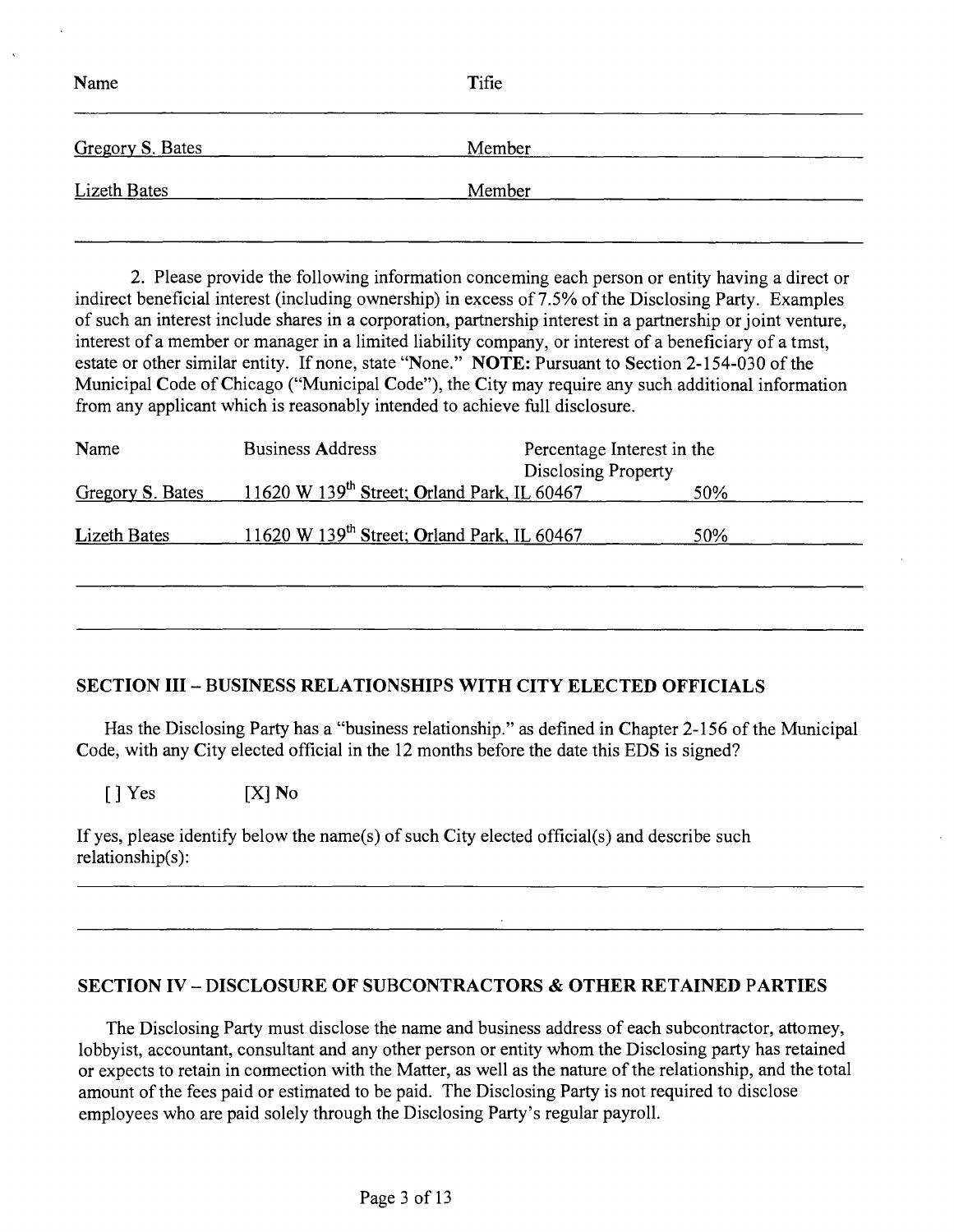"Lobbyist" means any person or entity who undertakes to influence any legislative or administrative action on behalf of any person or enfity other than: (1) a not-for-profit entity, on an unpaid basis, or (2) himself "Lobbyist" also means any person or entity any part of whose duties as an employee of another includes undertaking to influence any legislative or administrative action.

If the Disclosing Party is uncertain whether a disclosure is required under this Section, the Disclosing Party, must either ask the City whether disclosure is required or make the disclosure.

| Name<br>(indicate whether)<br>retained or anticipated<br>to be retained) | <b>Business</b><br>Address | Relationship to Disclosing Party<br>(subcontractor, attorney,<br>Lobbyist, etc) | Fees<br>(indicate whether)<br>paid or estimated) |
|--------------------------------------------------------------------------|----------------------------|---------------------------------------------------------------------------------|--------------------------------------------------|
|                                                                          |                            | Anderson & Moore-Attomey 111 W Washington Ste 1100; Chicago, IL 60602           | Estimated to be                                  |
|                                                                          |                            |                                                                                 | \$5,000                                          |
|                                                                          |                            |                                                                                 |                                                  |
|                                                                          |                            |                                                                                 |                                                  |

(Add sheets if necessary)

[ ] Check here if the Disclosing party has not retained, nor expects to retain, any such persons or entities.

# **SECTION V - CERTIFICATIONS**

# A. COURT-ORDERED CHILD SUPPORT COMPLIANCE

Under Municipal Code Section 2-92-415, substantial owners of business entities that contract with the City must remain in compliance with their child support obligations throughout the term of the contract.

Has any person who directly or indirectly owns 10% or more of the Disclosing Party been declared in arrearage on any child support obligations by any Illinois court of competent jurisdiction?

[ ] Yes [X] No [ ] No person owns 10% or more of the Disclosing Party.

If "Yes," has the person entered into a court-approved agreement for payment of all support owned and is the person in compliance with that agreement?

 $[$  | Yes  $[$  | No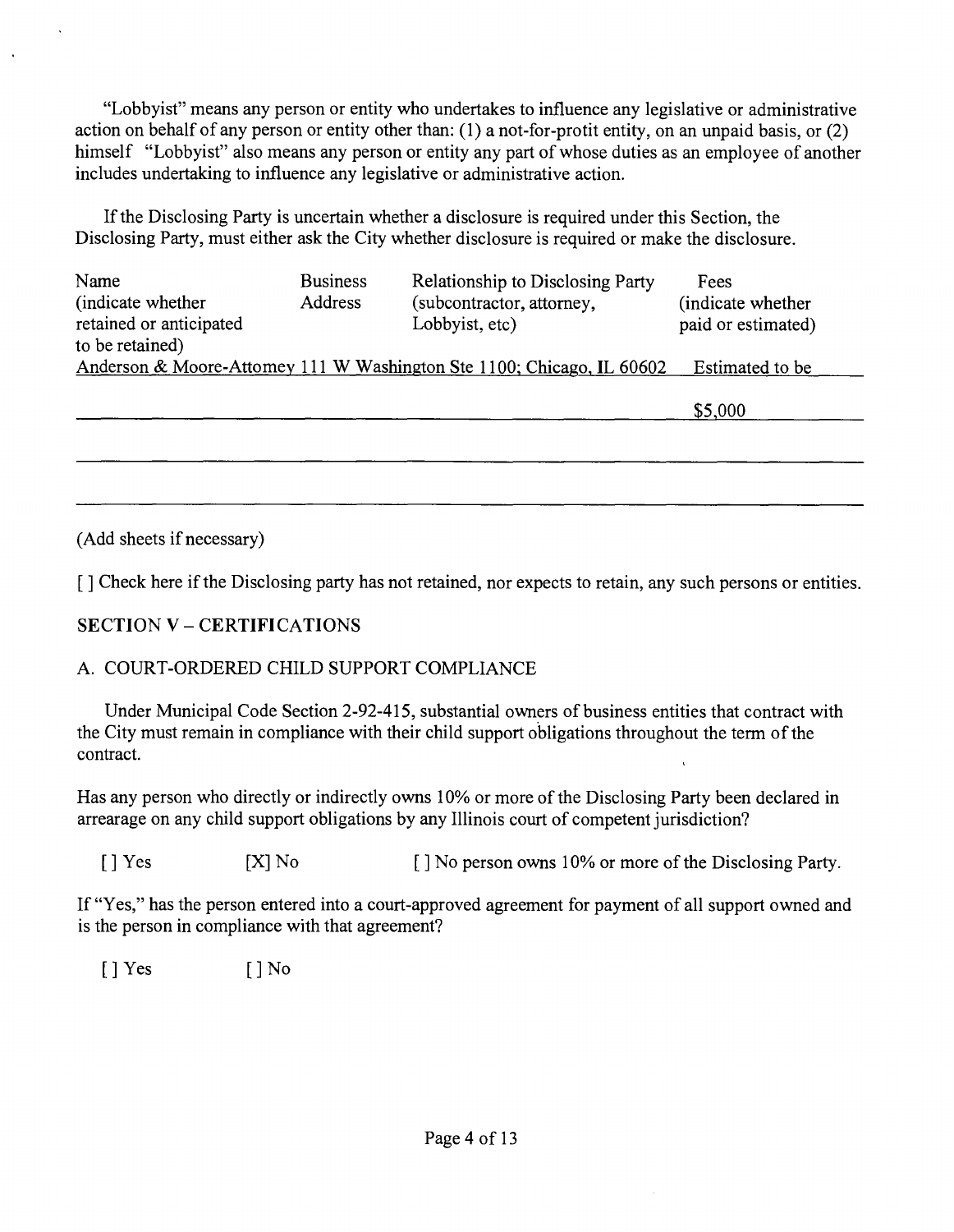# B. FURTHER CERTIFICATIONS

- 1. The Disclosing Party and, if the Disclosing Party is a legal entity, all of those persons or entifies identified in Section II.B.1. of this EDS:
- a. are not presently debarred, suspended, proposed for debarment, declared ineligible or voluntarily excluded from any transactions by any federal, state or local unit of govemment;
- b. have not, within a five-year period preceding that date of this EDS, been convicted of a criminal offense, adjudged guilty, or had a civil judgment rendered against them in connection with: obtaining, attempting to obtain, or performing a public (federal, state or local) transaction or contract under a public transaction; a violation of federal or state antitmst statutes; fraud; embezzlement; theft; forgery; bribery; falsification or destmction of records; making false statements; or receiving stolen property;
- c. are not presently indicted for or otherwise criminally or civilly charges by a govemmental entity (federal, state or local) with commission of any of the offenses enumerated in clause B.1.b. of this Section V;
- d. have not, within a five-year period preceding the date of this EDS, had one or more public transaction (federal, state or local) terminated for cause or default; and
- e. have not, within a five-year period preceding the date of this EDS, been convicted, adjudged guilty, or found liable in a civil proceeding, or in any criminal or civil action, including actions conceming environmental violations, instituted by the City or by the federal govemment, any state, or any other unit of local govemment.
- 2. The certifications in subparts 2, 3 and 4 concem:
- the Disclosing Party;
- any "Applicable Party" (meaning any party participating in the performance of the Matter, including but not limited to any person or legal entities disclosed under Section IV, "Disclosure of Subcontractors and Other Retained Parties");
- any "Affiliated Entity" (meaning a person or entity that, directly or indirectly: controls the Disclosing Party, is controlled by the Disclosing Party, or is, with the Disclosing Party, under common control of another person or entity. Indicia of control include, without limitation: interlocking management or ovmership; identity of interests among family members, shared facilities and equipment; common use of employees; or organization of a business entity following the ineligibility of a business entity to do business with federal or state or local govemment, including the City, using substantially the same management, ownership, or principals as the ineligible entity) with respect to Applicable Parties, the term Affiliated Entity means a person or entity that directly or indirectly controls the Applicable Party, is controlled by it, or, with the Applicable Party, is under common control of another person or entity;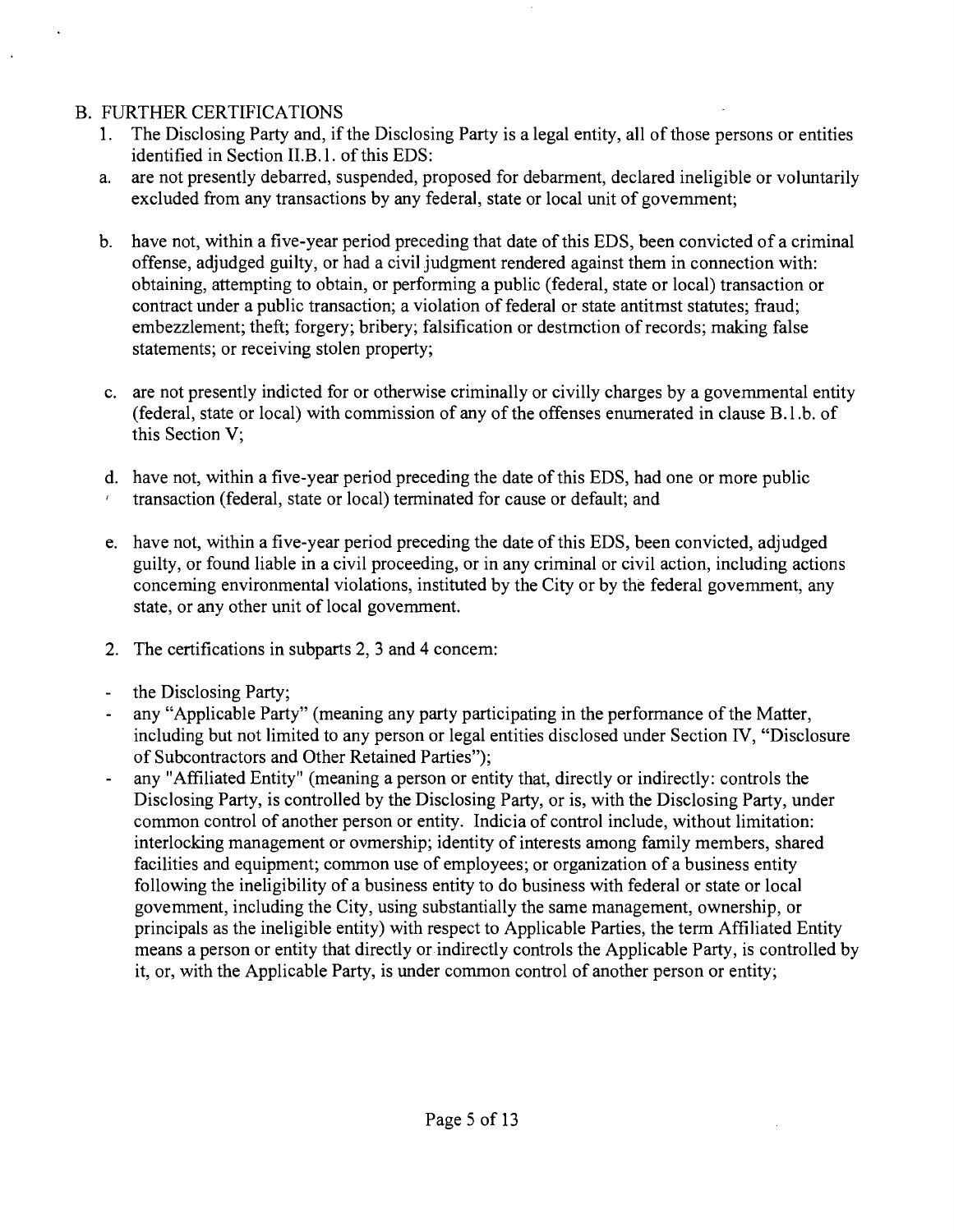any responsible official of the Disclosing Party, any Applicable Party or any Affiliated Entity or any other official, agent or employee of the Disclosing Party, any Applicable Party or any Affiliated Entity, acting pursuant to the direction or authorization of a responsible official of the Disclosing Party, any Applicable Party or any Affiliated Enfity (collectively "Agents").

Neither the Disclosing Party, nor any Applicable Party, nor any Affiliated Entity of either the Disclosing Party or any Applicable Party nor any Agents have, during the five years before the date this EDS is signed, or, with respect to an Applicable Party, an Applicable Party, an Affiliated Entity, or an Affiliated Entity's contract or engagement in connection with the Matter:

- a. bribed or attempted to bribe, or been convicted or adjudged guilty of bribery or attempting to bribe, a public officer or employee of the City, the State of Illinois, or any agency of the federal government or of any state or local government in the United Stated of America, in that officer's or employee's official capacity;
- b agreed or colluded with other bidders, or prospecfive bidders, or been a party to any such agreement, or been convicted or adjudged guilty of agreement or collusion among bidders or prospective bidders, in restraint of freedom of competition by agreement to bid a fixed price or otherwise; or
- c. made an admission of such conduct described in a. or b. above that is a matter of record, but have not been prosecuted for such conduct; or
- d. violated the provisions of Municipal Code Secfion 2-92-610 (Living Wage Ordinance).

3. Neither the Disclosing Party, Affiliated Entity or Applicable Party, or any of their employees, officials, agents or partners, is barred from contracting with any unit of state or local government as a result of engaging in or being convicted of (1) bid-rigging in violafion of 720 ILCS 5/33E-3; (2) bidrotating in violation of 720 ILCS 5/33E-4; or (3) any similar offense of any state or of the United Stated of America that contains the same elements as the offense of bid-rigging or bid-rotating.

4. Neither the Disclosing Party nor any Affiliated Entity is listed on any of the following lists maintained by the Office of Foreign Assets Control of the U.S. Department of the Treasury or the Bureau of Industry and Security of the U.S. Department of Commerce or their successors: the Specially Designated Nafionals List, the Denied Persons Lists, the Unverified List, the Entity List and the Debarred List.

5. The Disclosing Party understands and shall comply with (1) the applicable requirements of the Governmental Ethics Ordinance of the City, Title 2, Chapter 2-156 of the Municipal Code; and (2) all the applicable provisions of Chapter 2-56 of the Municipal Code (Office of the Inspector General).

 $\equiv$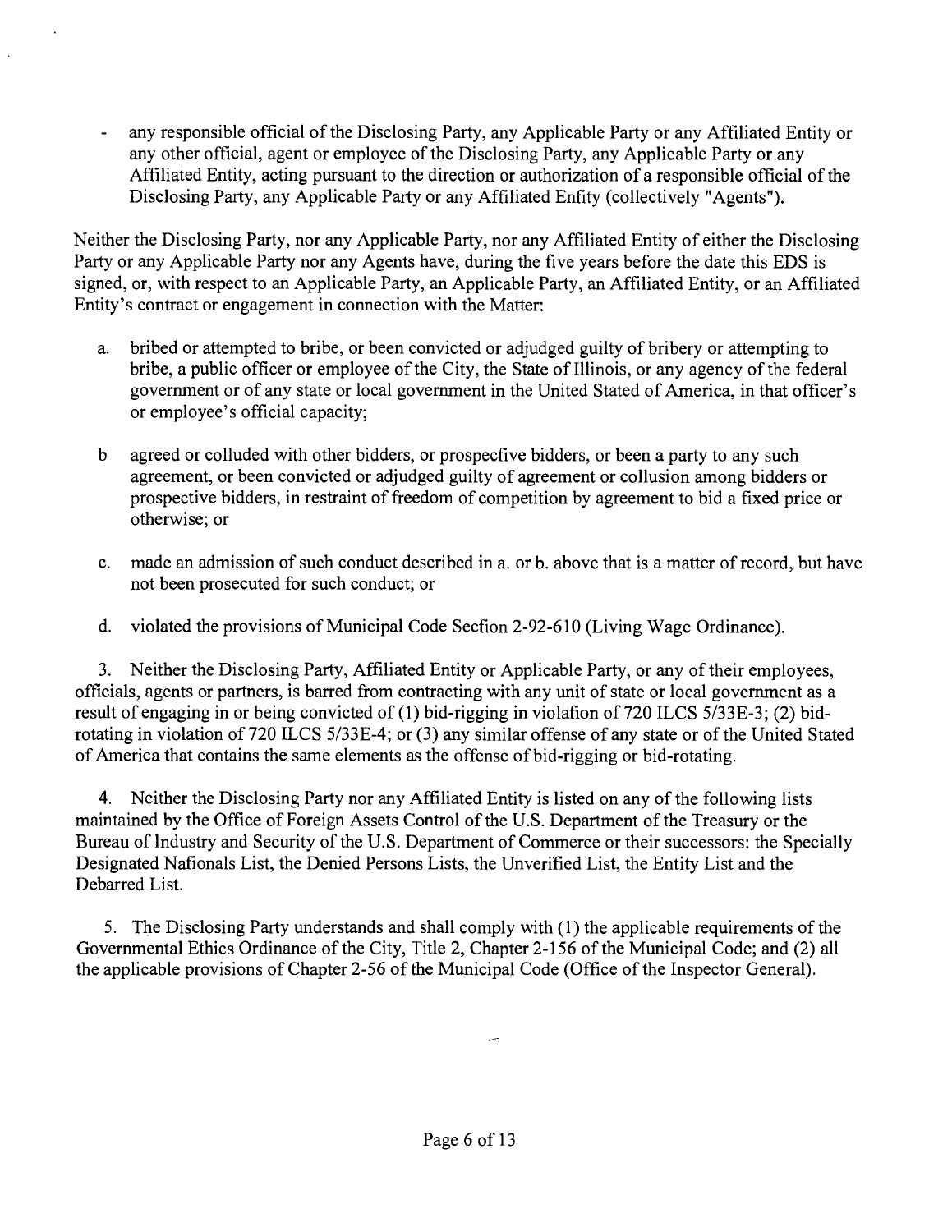6. If the Disclosing Party is unable to certify to any of the above statements in this Part B (Further Certifications), the Disclosing Party must explain below:

|--|

If the letters "NA," the word "None," or no response appears on the lines above, it will be conclusively presumed that the Disclosing Party certified to the above statements.

# C. CERTIFICATION OF STATUS AS FINANCIAL INSTITUTION

For purposes of this Part C, under Municipal Code Section 2-32-455(b), the term "fmancial institution" means a bank, savings and loan association, thrift, credit union, mortgage banker, mortgage broker, tmst company, savings bank, investment bank, securities broker, municipal securities broker, securities dealer, municipal securities dealer, securities underwriter, municipal securities underwriter, investment tmst, venture capital company, bank holding company, financial services holding company, or any licensee under the Consumer Installment Loan Act, the Sales Finance Agency Act, or the Residential Mortgage Licensing Act. However, "financial institution" specifically shall not include any entity whose predominant business is the providing of tax deferred, defined contribution, pension plans to public employees in accordance with Sections 403(b) and 457 of the Intemal Revenue code. (Additional defmitions may be found in Municipal Code Section 2-32-455(b).).

# 1. CERTIFICATION

The Disclosing Party certifies that the Disclosing Party (check one)

 $[ ]$  is  $[X]$  is not

a "financial institution" as defined in Section 2-32-455(b) of the Municipal Code.

2. If the Disclosing Party IS a financial institufion, then the Disclosing Party pledges:

"We are not and will not become a predatory lender as defined in Chapter 2-32 of the Municipal Code. We further pledge that none of our affiliates is, and none of them will become, a predatory lender as defined in Chapter 2-32 of the Municipal Code. We understand that becoming a predatory lender or becoming an affiliate of a predatory lender may result in the loss of the privilege of doing business with the City."

If the Disclosing Party is unable to make this pledge because it or any of its affiliates (as defined in Section 2-32-455(b) of the Municipal Code) is a predatory lender within the meaning of Chapter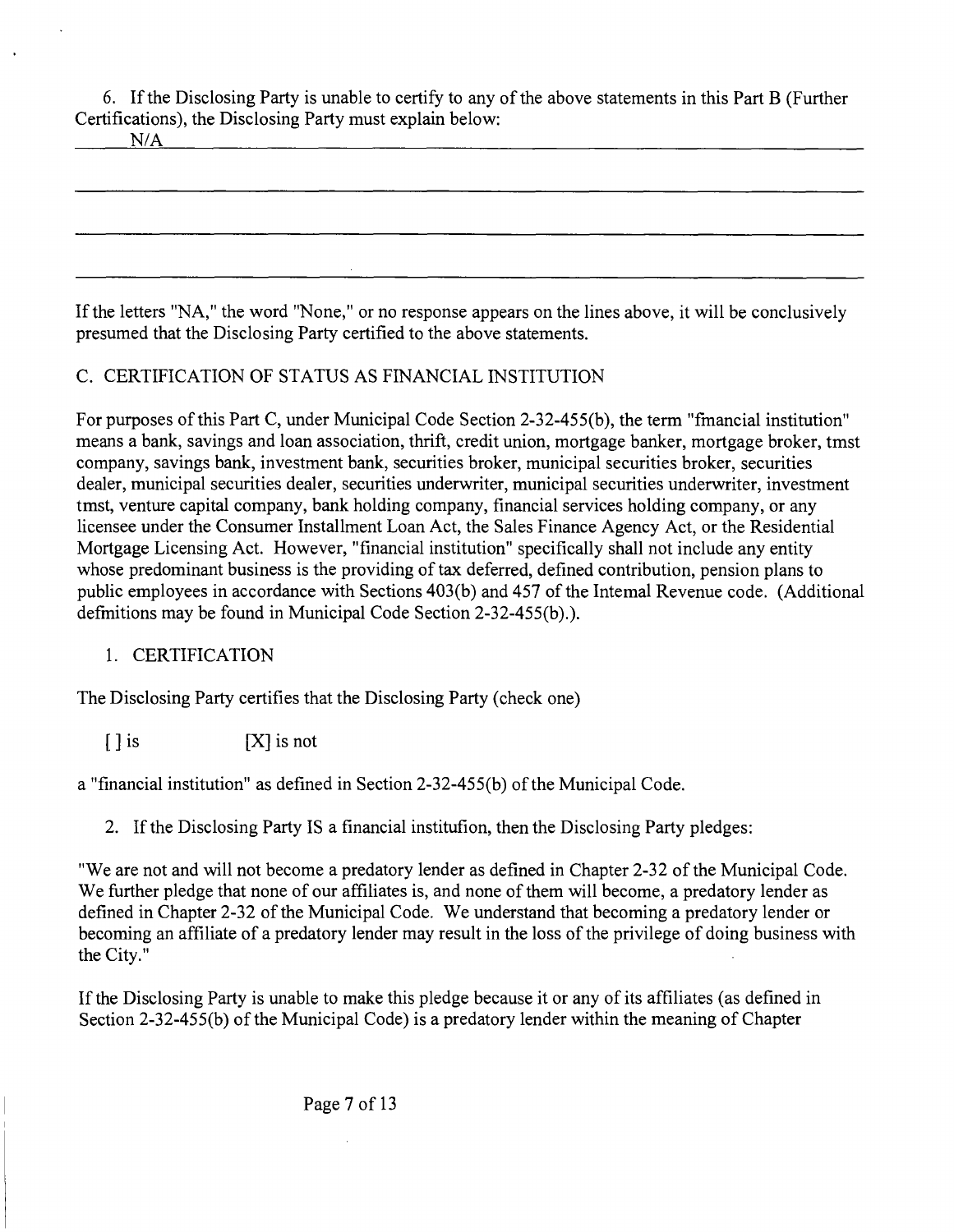2-32 of the Municipal Code, explain here (attach additional pages of necessary):

If the letters "NA," the word "None," or no response appears on the lines above, it will be conclusively presumed that the Disclosing Party certified to the above statements.

D. CERTIFICATION REGARDING INTEREST IN CITY BUSINESS

Any words or terms that are defined in Chapter 2-156 of the Municipal Code have the same meanings when used in this Part D.

1. In accordance with Section 2-156-110 of the Municipal Code: Does any official or employee of the City have a financial interest in his or her own name or in the name of any other person or entity in the Matter?

[] Yes [] No

NOTE: If you checked "Yes" to Item D.L, proceed to Items D.2. and D.3. If you checked "No" to Item D.L, proceed to Part E.

2. Unless sold pursuant to a process of competitive bidding, or otherwise permitted, no City elected official or employee shall have a financial interest in his or her own name or in the name of any other person or entity in the purchase of any property that (i) belongs to the City, or (ii) is sold for taxes or assessments, or (iii) is sold by virtue of iegal process at the suit of the City (collectively, "City Property Sale"). Compensation for property taken pursuant to the City's eminent domain power does not constitute a financial interest within the meaning of this Part D.

Does the Matter involve a City Property Sale:

[] Yes [] No

3. If you checked "Yes" to Item D.2., provide the names and business addresses of the City officials or employees having such interest and identify the nature of such interest:

| Name | <b>Business Address</b> | Nature of Interest |
|------|-------------------------|--------------------|
|      |                         |                    |
|      |                         |                    |

4. The Disclosing Party further certifies that no prohibited financial interest in the Matter will be acquired by any City official or employee.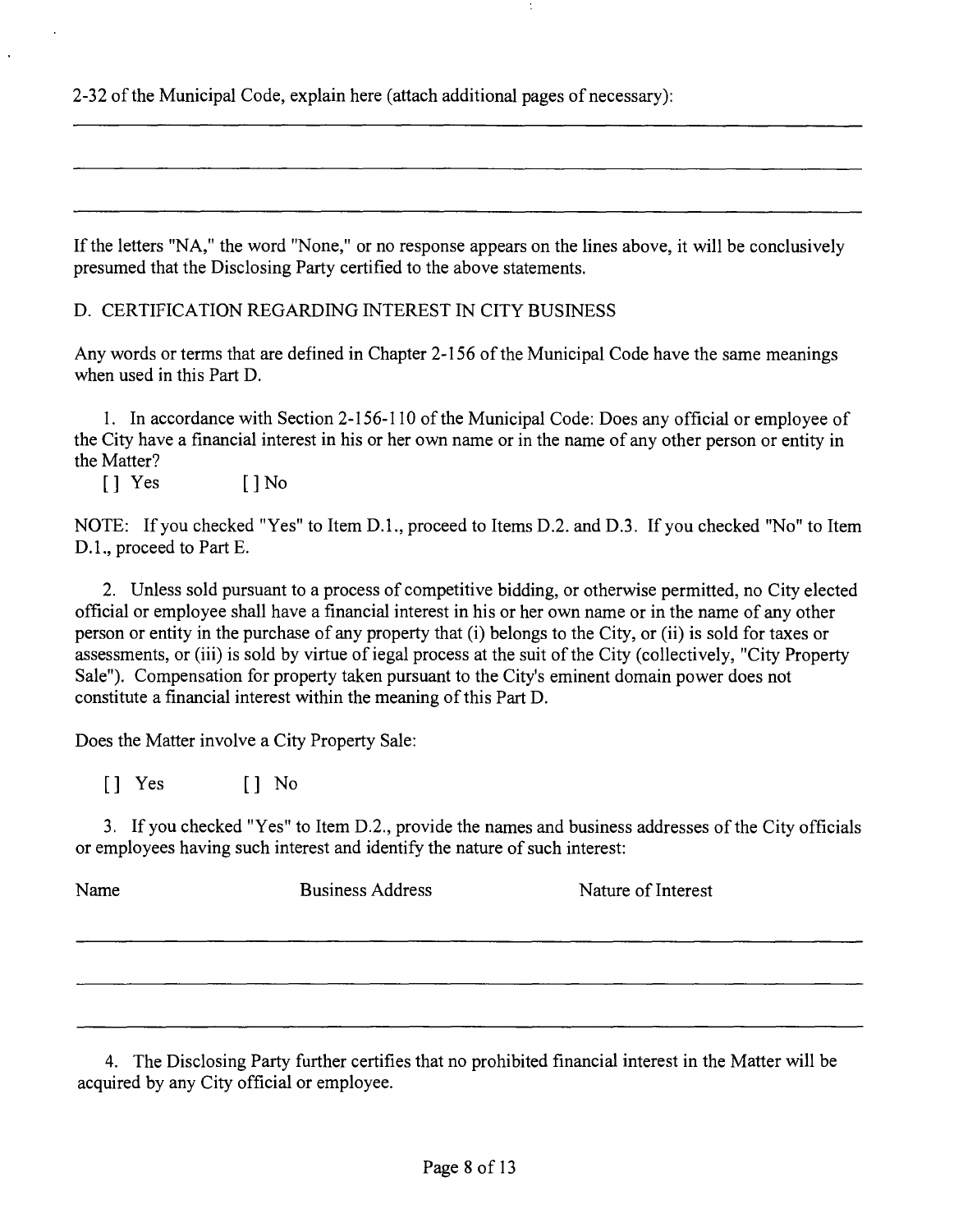# E. CERTIFICATION REGARDING SLAVERY ERA BUSINESS

The Disclosing Party has searched any and all records of the Disclosing Party and any and all predecessor entities for records of investments or profits from slavery, the slave industry, or slaveholder insurance policies from the slavery era (including insurance policies issued to slaveholders that provided coverage for damage to or injury or death of their slaves) and has disclosed in this EDS any and all such records to the City. In addition, the Disclosmg Party must disclose the names of any and all slaves or slaveholders described in those records. Failure to comply with these disclosure requirements may make the Matter to which this EDS pertains voidable by the City.

Please check either 1. or 2. below. If the Disclosing Party checks 2., the Disclosing Party must disclose below or in an attachment to this EDS all requisite information as set forth in that paragraph 2.

X 1. The Disclosing Party verifies that (a) the Disclosing Party has searched any and all records of the Disclosing Party and any and all predecessor entities for records of investments or profits from slavery, the slave industry, or slaveholder insurance policies, and (b) the Disclosing Party has found no records of investments or profits from slavery, the slave industry, or slaveholder insurance policies and no records of names of any slaves or slaveholders.

2. The Disclosing Party verifies that, as a result of conducting the search in step 1(a) above, the Disclosing Party has found records relating to investments or profits from slavery, the slave industry, or slaveholder insurance policies and/or the names of any slaves or slaveholders. The Disclosing Party verifies that the following constitutes full disclosure of all such records:

# **SECTION VI ~ CERTIFICATIONS FOR FEDERALLY-FUNDED MATTERS**

NOTE: If the Matter is federally fimded, complete this Section VI. If the Matter is not federally funded, proceed to Section VII.

# A. CERTIFICATION REGARDING LOBBYING

1. List below the names of all persons or entities registered under the federal Lobbying Disclosure Act of 1995 who have made lobbying contacts on behalf of the Disclosing Party with respect to the Matter: (Begin list here, add sheets as necessary):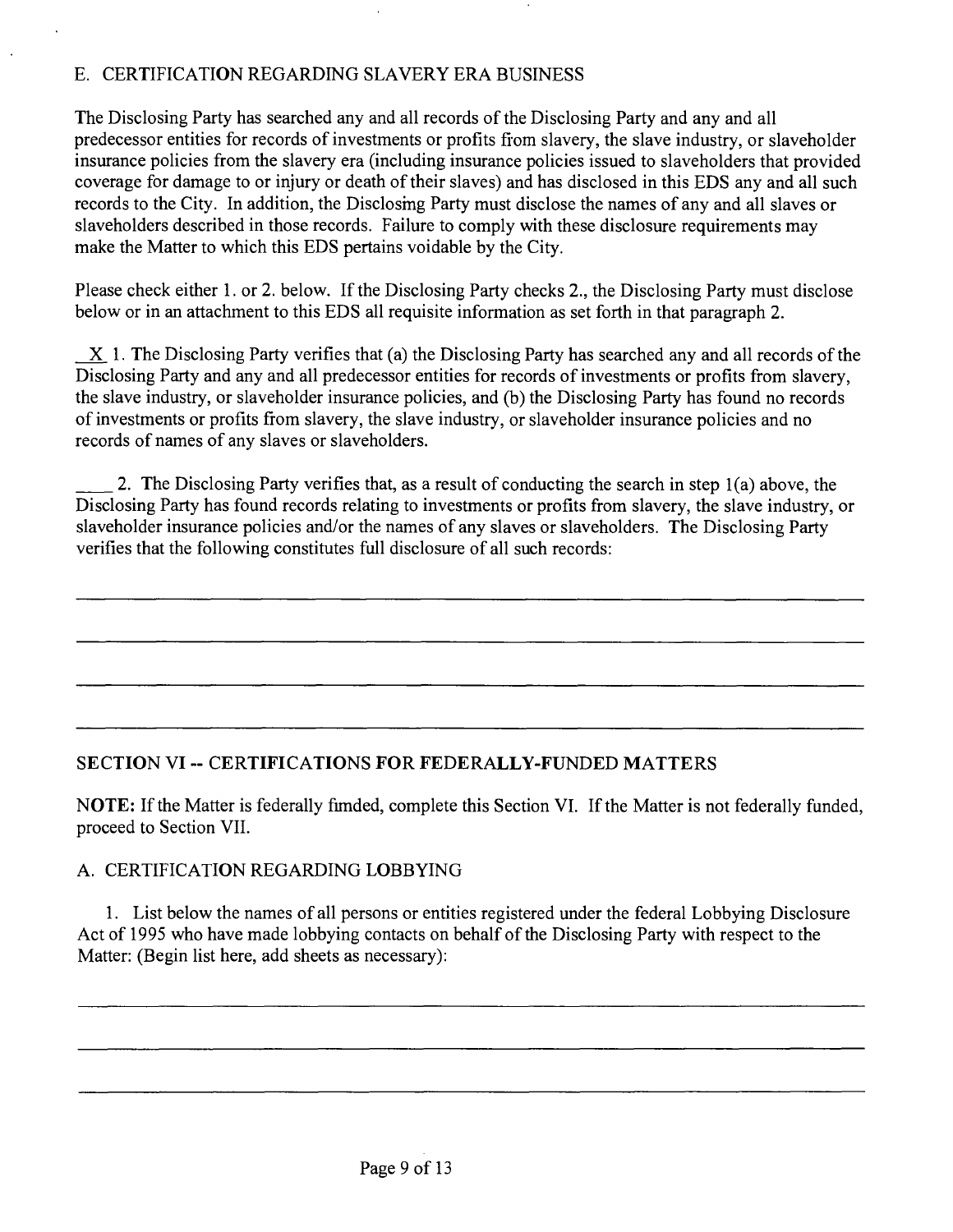(If no explanafion appears or begins on the lines above, or if the letters "NA" or if the work "None" appear, it will be conclusively presumed that the Disclosing Party means that NO persons or entities registered under the Lobbying Disclosure Act of 1995 have made lobbying contacts on behalf of the Disclosing Party with respect to the Matter.)

2. The Disclosing Party has not spent and will not expend any federally appropriated funds to pay any person or entity listed in Paragraph A.l . above for his or her lobbying activities or to pay any person or entity to influence or attempt to influence an officer or employee of any agency, as defined by applicable federal law, a member of Congress, an officer or employee of congress, or an employee of a member of Congress, in connection with the award of any federally fiinded contract, making any federally funded grant or loan, entering into any cooperative agreement, or to extend, continue, renew, amend, or modify and federally funded contract, grant, loan, or cooperative agreement.

3. The Disclosing Party will submit an updated certificafion at the end of each calendar quarter in which there occurs any event that materially affects the accuracy of the statements and information set forth in paragraphs A.1. and A.2. above.

If the Matter is federally funded and any funds other than federally appropriated funds have been or will be paid to any person or entity for influencing or attempting to influence an officer or employee of any agency (as defined by applicable federal law), a member of congress, an officer or employee of congress, or any employee of a member of congress in connection with the Matter, the Disclosing Party must complete and submit Standard Form-LLL, "Disclosure Form to Report Lobbying," in accordance with its instmctions. The form may be obtained online from the federal Office of Management and Budget (OMB) web site at http://www.whitehouse.gov/omb/grants/sflllin.pdf, linked on the page http://www.whitehouse.gov/omb/grants/grants\_forms.html.

4. The Disclosing Party certifies that either: (i) it is not an organization described in section  $501(c)(4)$  of the Intemal Revenue code of 1986; or (ii) it is an organization described in section 501(c)(4) of the Intemal Revenue Code of 1986 but has not engaged and will not engage in "Lobbying Activifies".

5. If the Disclosing Party is the applicant, the Disclosing Party must obtain certifications equal in form and substance to paragraphs A.l . through A.4. above from all subcontractors before it awards any subcontract and the Disclosing Party must maintain all such subcontractors' certifications for the duration of the Matter and must make such certifications promptly available to the City upon request.

# B. CERTIFICATION REGARDING EQUAL EMPLOYMENT OPPORTUNITY

If the Matter is federally fiinded, federal regulafions require the Applicant and all proposed subcontractors to submit the following information with their bids or in writing at the outset of negotiations.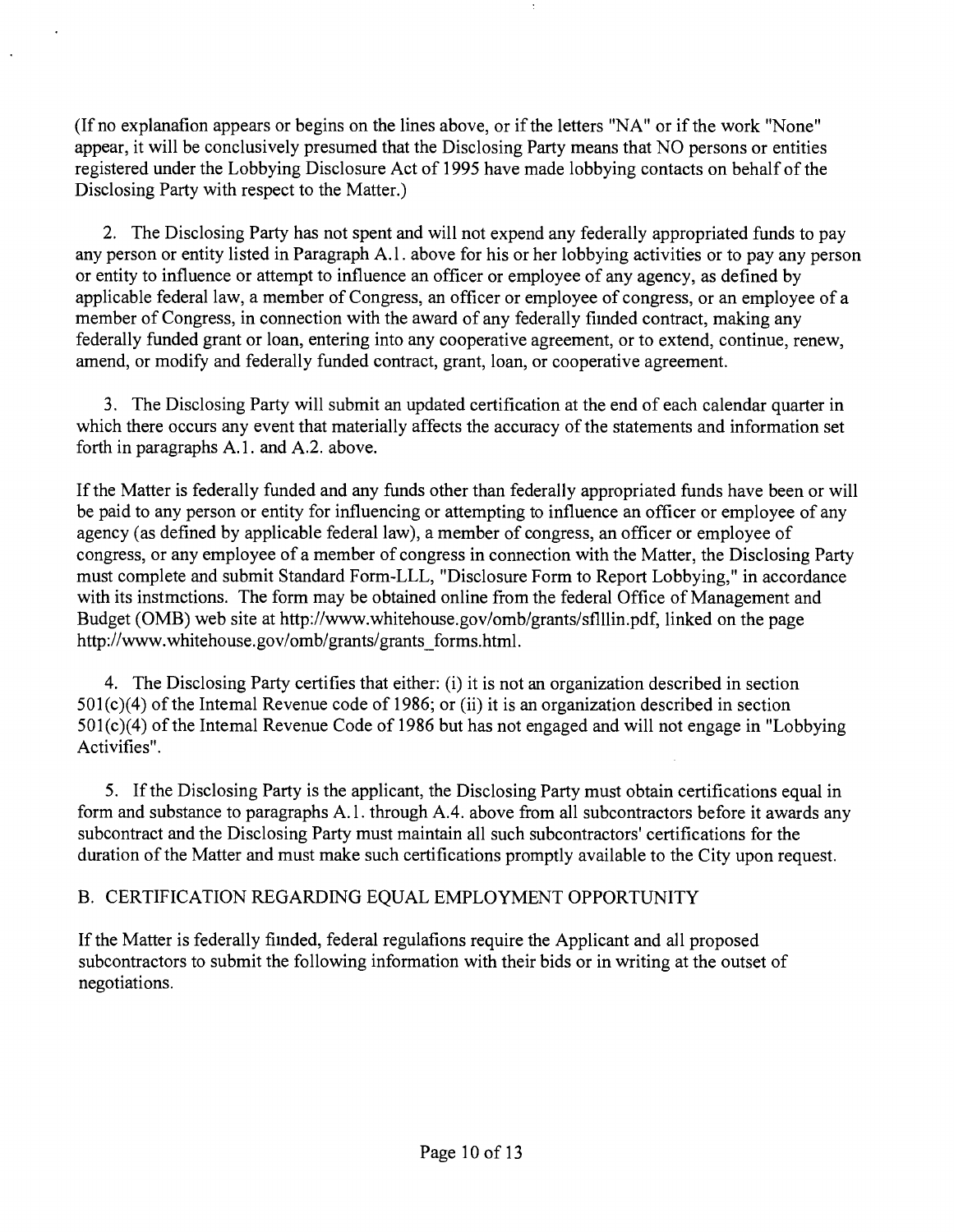Is the Disclosing Party the Applicant?

[]Yes [] No

 $\mathcal{C}$ 

If "Yes," answer the three questions below:

1. Have you developed and do you have on file affirmative action programs pursuant to applicable federal regulations? (See 41 CFR Part 60-2).<br> $\begin{bmatrix} 1 & \text{Yes} \\ 1 & \text{No} \end{bmatrix}$ 

 $[]$  No

2. Have you filed with the Joint Reporting Committee, the Director of the Office of Federal contract Compliance Programs, or the Equal Employment Opportunity Commission all reports due under the applicable filing requirements?

[] Yes [] No

3. Have you participated in any previous contracts or subcontracts subject to the equal opportunity clause?

[] Yes [] No

If you checked "No" to quesfion 1. or 1. above, please provide an explanation:

# **SECTION VII ~ ACKNOWLEDGMENTS, CONTRACT INCORPORATION, COMPLIANCE, PENALTIES, DISCLOSURE**

The Disclosing Party imderstand and agrees that:

A. By complefing and filing this EDS, the Disclosing Party acknowledges and agrees, on behalf of itself and the persons or entities named in this EDS, that the City may investigate the creditworthiness of some or ail of the persons or entifies named in this EDS.

B. The certificafions, disclosures, and acknowledgments contained in this EDS will become part of any contract or other agreement between the Applicant and the City in connection with the Matter, whether procurement, City assistance, or other City acfion, and are material inducements to the City's execution of any contract or taking other action with respect to the Matter. The Disclosing Party understands that it must comply with all statutes, ordinances, and regulations on which this EDS is based.

C. The City's Govemmental Ethics and Campaign Financing Ordinances, Chapters 2-156 and 2-164 of the Municipal Code, impose certain duties and obligations on persons or entities seeking City contracts, work, business, or transactions. The full text of these ordinances and a training program is available on line at www.cityofchicago.org/Ethics, and may also be obtained from the City's Board of Ethics, 740 N. Sedgwick St., Suite 500, Chicago, IL 60610, (312) 744-9660. The Disclosing Party must comply fiilly with the applicable ordinances.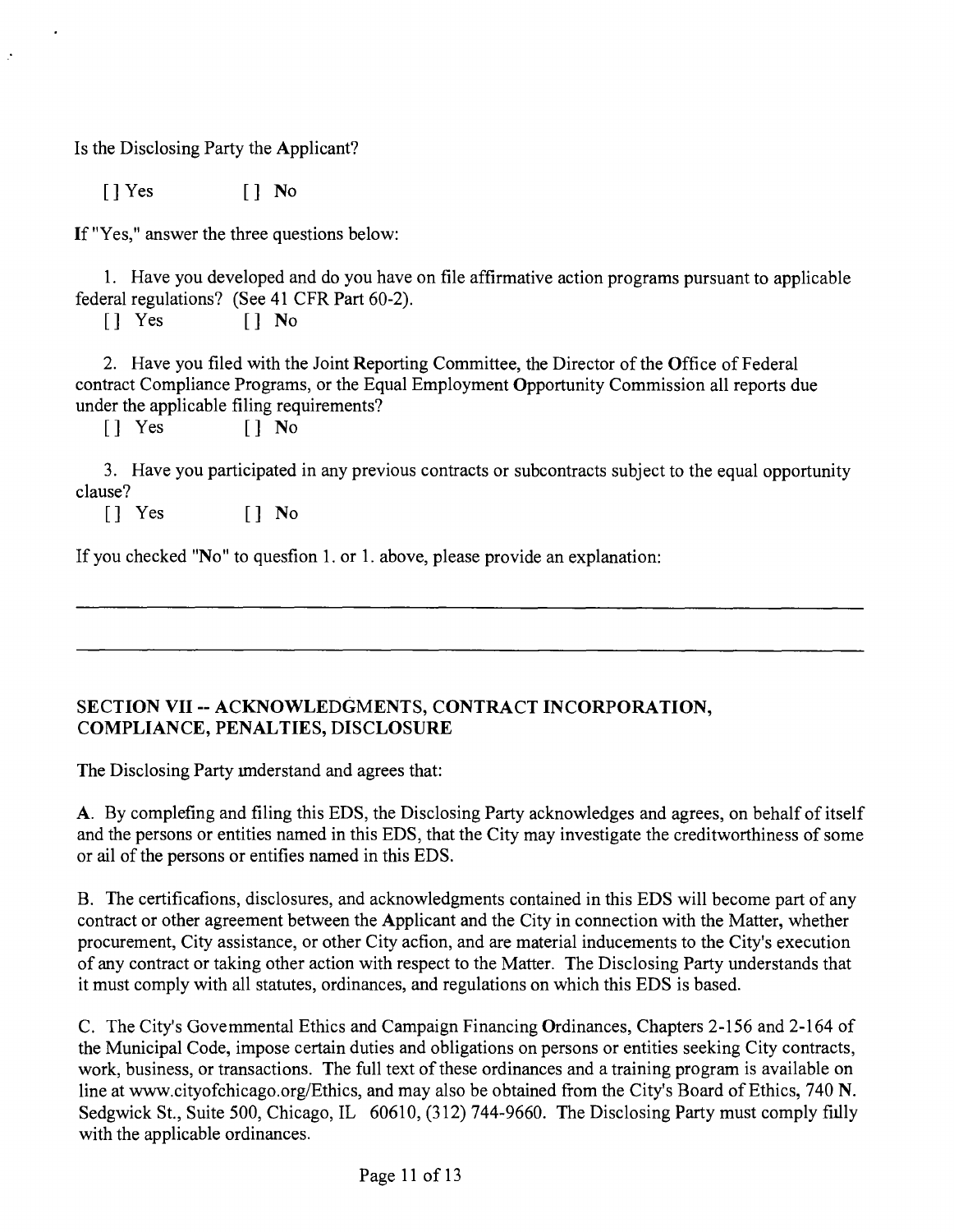D. If the City determines that any information provided in this EDS is false, incomplete or inaccurate, any contract or other agreement in connection with which it is submitted may be rescinded or be void or voidable, and the City may pursue any remedies under the contract or agreement (if not rescinded, void or voidable), at law, or in equity, including terminating the Disclosing Party's participation in the Matter and/or declining to allow the Disclosing Party to participate in other transactions with the City. Remedies at law for a false statement of material fact may include incarceration and an award to the City of treble damages.

E. It is the City's policy to make this document available to the public on its Intemet site and/or upon request. Some or all of the information provided on this EDS and any attachments to this EDS may be made available to the public on the Intemet, in response to a Freedom of Informafion Act request, or otherwise. By complefing and signing this EDS, the Disclosing Party waives and releases any possible rights or claims which it may have against the City in connection with the public release of information contained in this EDS and also authorizes the City to verify the accuracy of any information submitted in this EDS.

F. The information provided in this EDS must be kept cunent. In the event of changes, the Disclosing Party must supplement this EDS up to the time the City takes action on the Matter. If the Matter is a contract being handled by the City's Department of Procurement Services, the Disclosing Party must update this EDS as the contract requires.

The Disclosing Party represents and warrants that:

G. The Disclosing Party has not withheld or reserved any disclosures as to economic interests in the Disclosing Party, or as to the Matter, or any information, data or plan as to the intended use or purpose for which the Applicant seeks City Council or other City agency action.

For purposes of the certifications in H.l. and H.2. below, the term "affiliate" means any person or entity that, directly or indirectly: controls the Disclosing Party, is controlled by the Disclosing Party, or is, with the Disclosing Party, under common control of another person or entity. Indicia of control include, without limitation: interlocking management or ownership; identity of interest among family members; shared facilities and equipment; common use of employees; or organization of a business entity following the ineligibility of a business entity to do business with the federal govemment or a state or local govemment, including the City, using substantially the same management, ownership, or principals as the ineligible entity.

H. 1. The Disclosing Party is not delinquent in the payment of any tax administered by the Illinois Department of Revenue, nor are the Disclosing Party or its affiliates delinquent in paying any fine, fee, tax or other charge owed to the City. This includes, but is not limited to, all water charges, sewer charges, license fees, parking tickets, property taxes or sales taxes.

H.2. If the Disclosing Party is the Applicant, the Disclosing Party and its affiliates will not use, nor permit their subcontractors to use, any facility on the U. S. EPA's List of Violating Facilities in connecfion with the Matter for the duration of time that such facility remains on the list.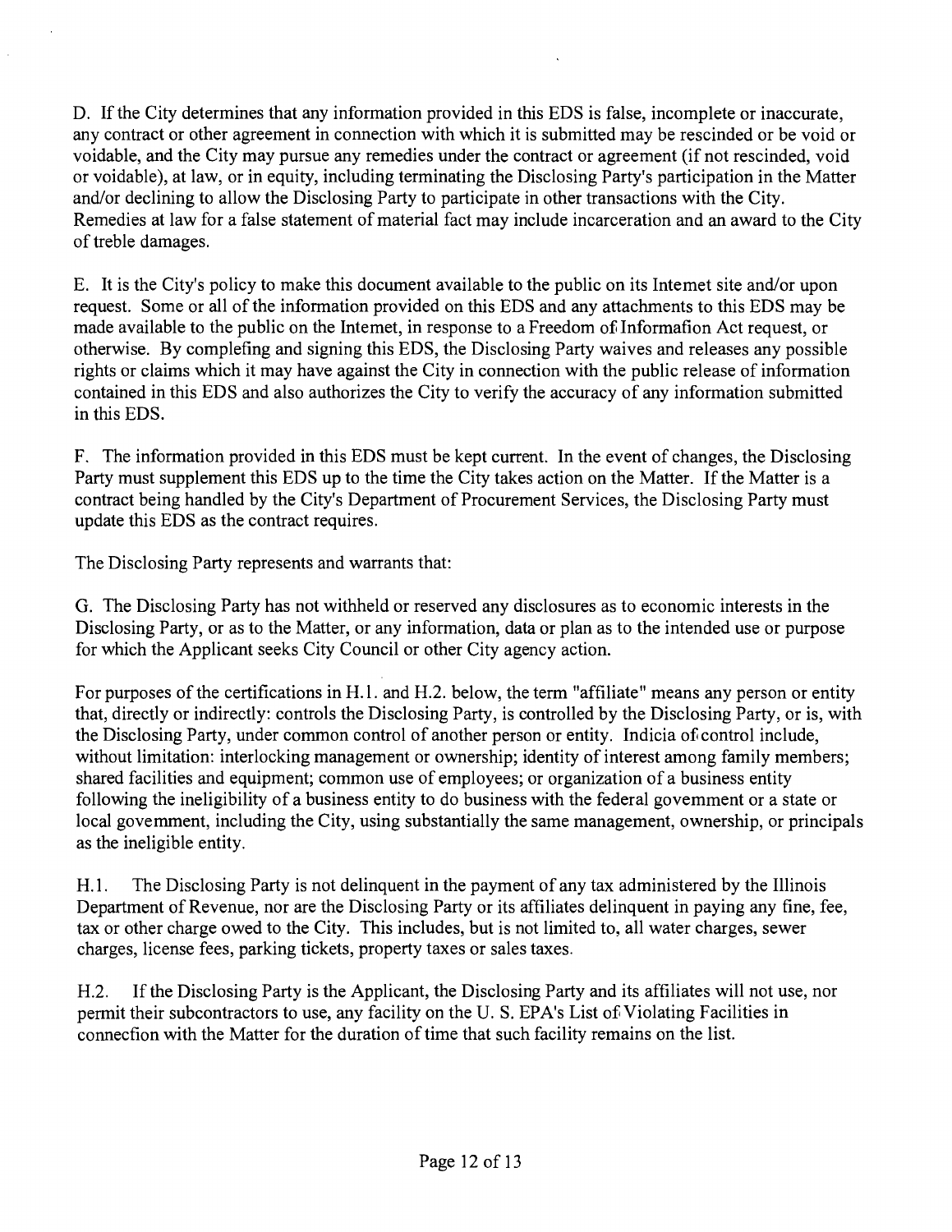H.3. If the Disclosing Party is the Applicant, the Disclosing Party will obtain from any contractors/subcontractors hired or to be hired in connection with the Matter certifications equal in form and substance to those in H.l. and H.2. above and will not, without the prior written consent of the City, use any such contractor/subcontractor that does not provide such certifications or that the Disclosing Party has reason to believe has not provided or cannot provide tmthful certificafions.

NOTE: If the Disclosing Party cannot certify as to any of the items in H.L, H.2. or H.3. above, an explanatory statement must be attached to this EDS.

# **CERTIFICATION**

Under penalty of perjury, the person signing below: (1) warrants that he/she is authorized to execute this EDS on behalf of the Disclosing Party, and (2) warrants that all certifications and statements contained in this EDS are tme, accurate and complete as of the date fiimished to the City.

1042 W Wrightwood LLC (Print or type name of Disclosing Party)

By: Bate (Sign here)  $^{\prime}$   $\prime$ 

Gregory S. Bates (Print or type name of person signing)

Member (Print or type tifie of person signing)

Date:

By: (SigMie

Lizeth Bates (Print or type name of person signing)

Member (Print or type title of person signing)

| Signed and swom to before me on (date) | 11/1810 | , at Cook County, |
|----------------------------------------|---------|-------------------|
| Illinois.                              |         |                   |

Veather Hasenmell Notary Public

Commission expires:  $\frac{1}{5}$  /3-1/

| nnnnnnnnnnnnn                          |
|----------------------------------------|
| <b>OFFICIAL SEAL</b>                   |
| <b>HEATHER HASENMILLER</b>             |
| 2<br>NOTARY PUBLIC - STATE OF ILLINOIS |
| MY COMMISSION EXPIRES:11/13/11         |
|                                        |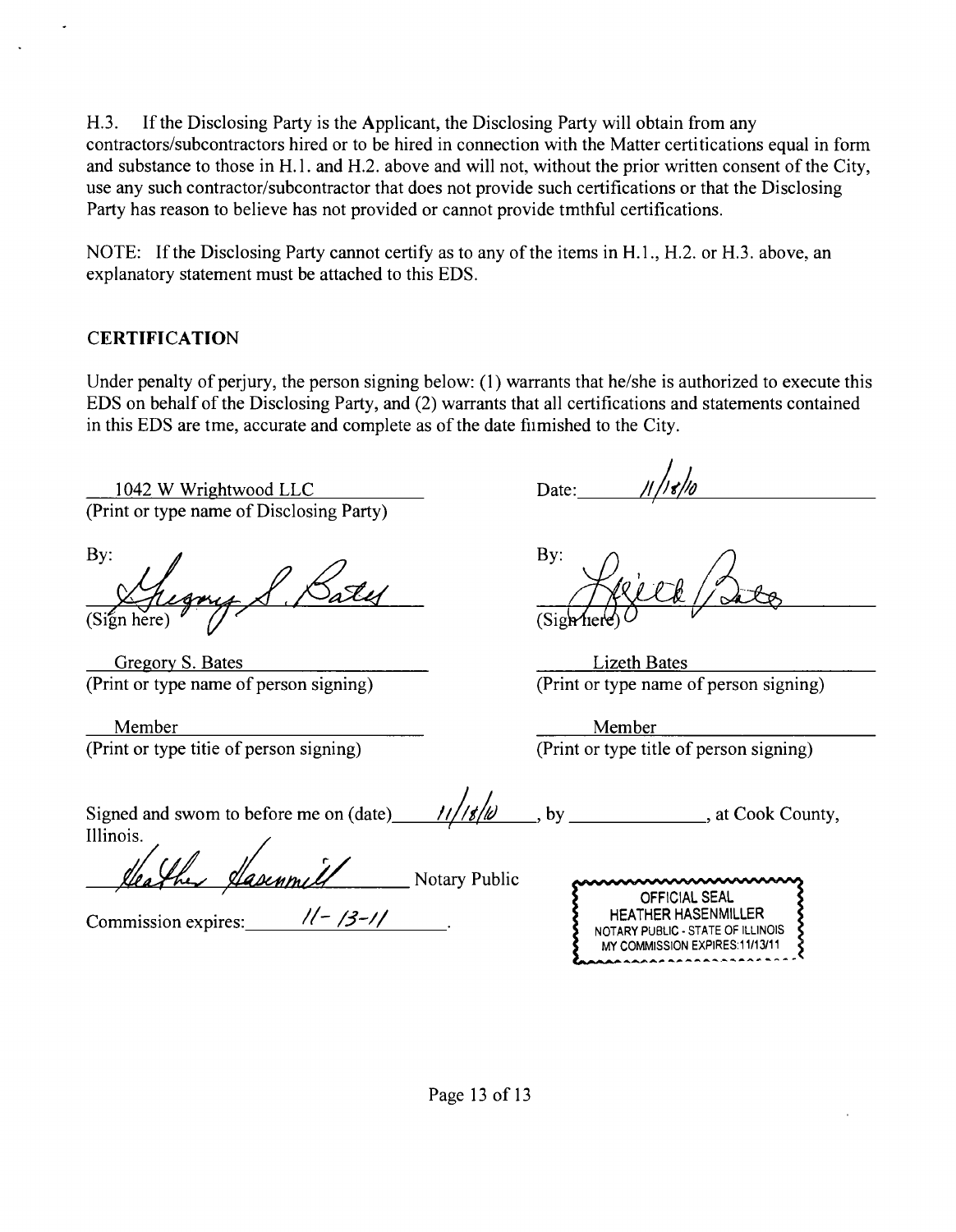#### **CITY OF CHICAGO ECONOMIC DISCLOSURE STATEMENT AND AFFIDAVIT APPENDIX A**

#### **FAMILIAL RELATIONSHIPS WITH ELECTED CITY OFFICIALS AND DEPARTMENT HEADS**

**This Appendix is to be completed only by (a) the Applicant, and (b) any legal entity which has a direct ownership interest in the Applicant exceeding 7.5 percent. It is not to be completed by any legal entity which has only an indirect ownership interest in the Applicant.** 

Under Municipal Code Section 2-154-015, the Disclosing Party must disclose whether such Disclosing Party or any "Applicable Party" or any Spouse or Domestic Partner thereof currently has a "familial relationship" with any elected city official or department head. A "familial relationship" exists if, as of the date this EDS is signed, the Disclosing Party or any "Applicable Party" or any Spouse or Domestic Partner thereof is related, by blood or adoption, to the mayor, any alderman, the city clerk, the city treasurer, or any city department head as parent, child, brother or sister, aunt or uncle, niece or nephew, grandparent, grandchild, father-in-law, mother-in-law, son-in-law, daughter-in-law, stepfather or stepmother, stepson or stepdaughter, stepbrother or stepsister or half-brother or half-sister.

"Applicable Part" means (1) all corporate officers of the Disclosing Party, if the Disclosing Party is a corporation; all partners of the Disclosing party, if the Disclosing Party is a general partnership; all general partners and limited partners of the Disclosing Party, if the Disclosing Party is a limited partnership; all managers, managing members and member of the Disclosing Party, if the Disclosing Party is a limited liability company; (2) all principal officers of the Disclosing Party; and (3) any person having more than a 7.5 percent ownership interest in the Disclosing Party. "Principal officers" means the president, chief operafing officer, executive director, chief financial officer, treasurer or secretary of a legal entity or any person exercising similar authority.

Does the Disclosing Party or any "Applicable Party" or any Spouse or Domestic Partner thereof currently have a "familial relationship" with an elected city official or department head?

 $\Box$  Yes

 $\chi_{\text{No}}$ 

If yes, please identify below (1) the name and title of such person, (2) the name of the legal entity to which such person is connected; (3) the name and title of the elected city official or department head to